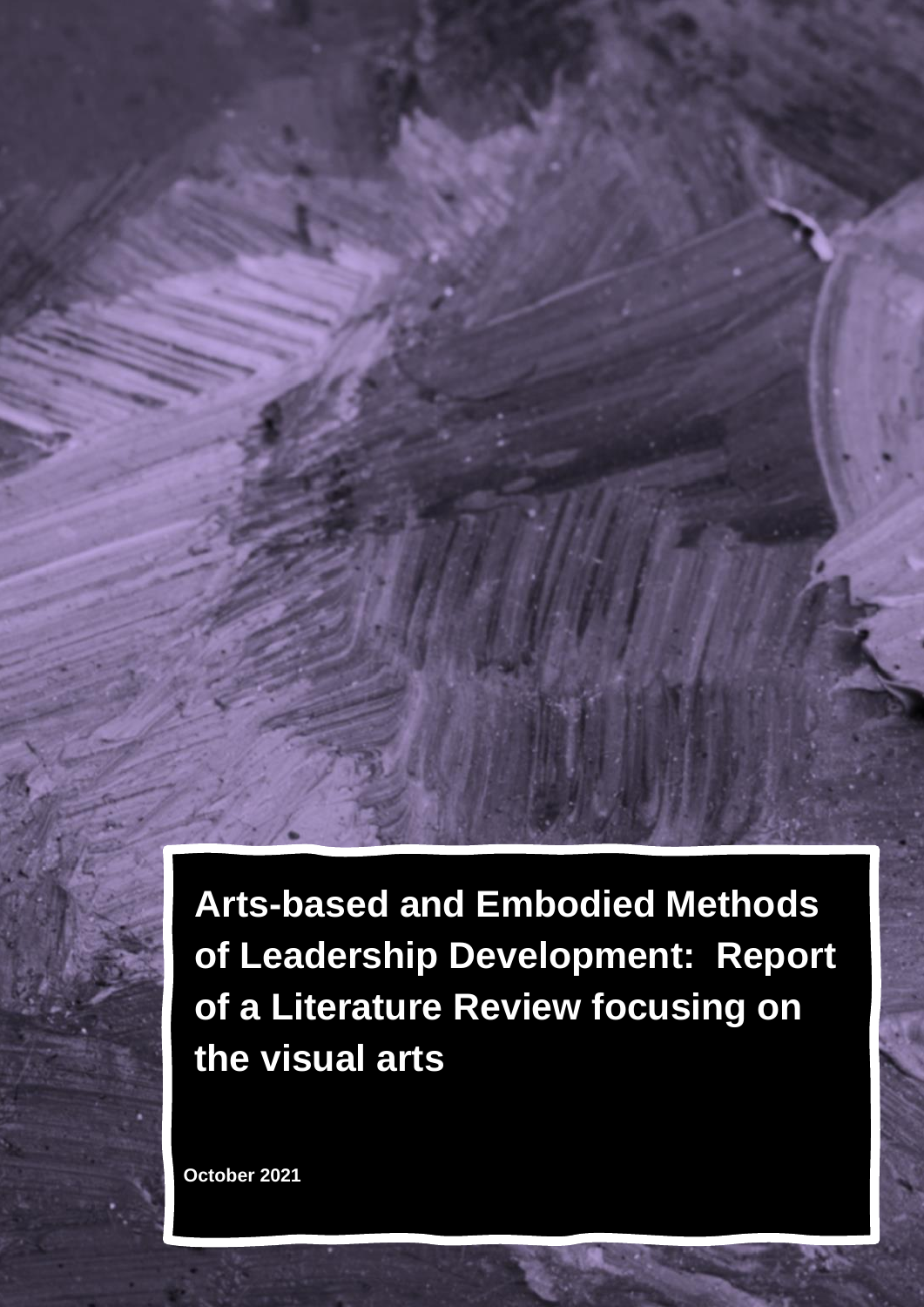



Co-funded by the Erasmus+ Programme of the European Union

This report is one of the outcomes of the ENABLES (European Arts-Based Development of Distributed Leadership and Innovation in Schools) project which aims to strengthen collaborative leadership of innovation in schools by developing and disseminating innovative methods of arts-based and embodied collaborative leadership development. It runs from November 2019 to October 2021 (24 months). The project is supported by a grant from the Erasmus+ Programme of the European Union (Project Reference Number 2019-1-UK01-KA201-061963). The University of Hertfordshire co-ordinates the project.

The project partners comprise:

- University of Hertfordshire (UK) (co-ordinating institution)
- University of Jyväskylä (Finland)
- Institute of Lifelong Learning and Culture «VITAE» (Latvia)
- University of Innsbruck (Austria)
- Alexandru Ioan Cuza University, Iași (Romania).

Further information on the project is available on this web page:

https://www.herts.ac.uk/study/schools-of-study/education/research/enables

# **Suggested citation:**

Forsman, P. and Risku, M. 2021. Arts-based and Embodied Methods of Leadership Development: Report of a Literature Review focusing on Visual Arts. University of Jyväskylä (Finland)

This document was edited and reviewed by Bhavani Ramamoorthi, University of Jyväskylä.

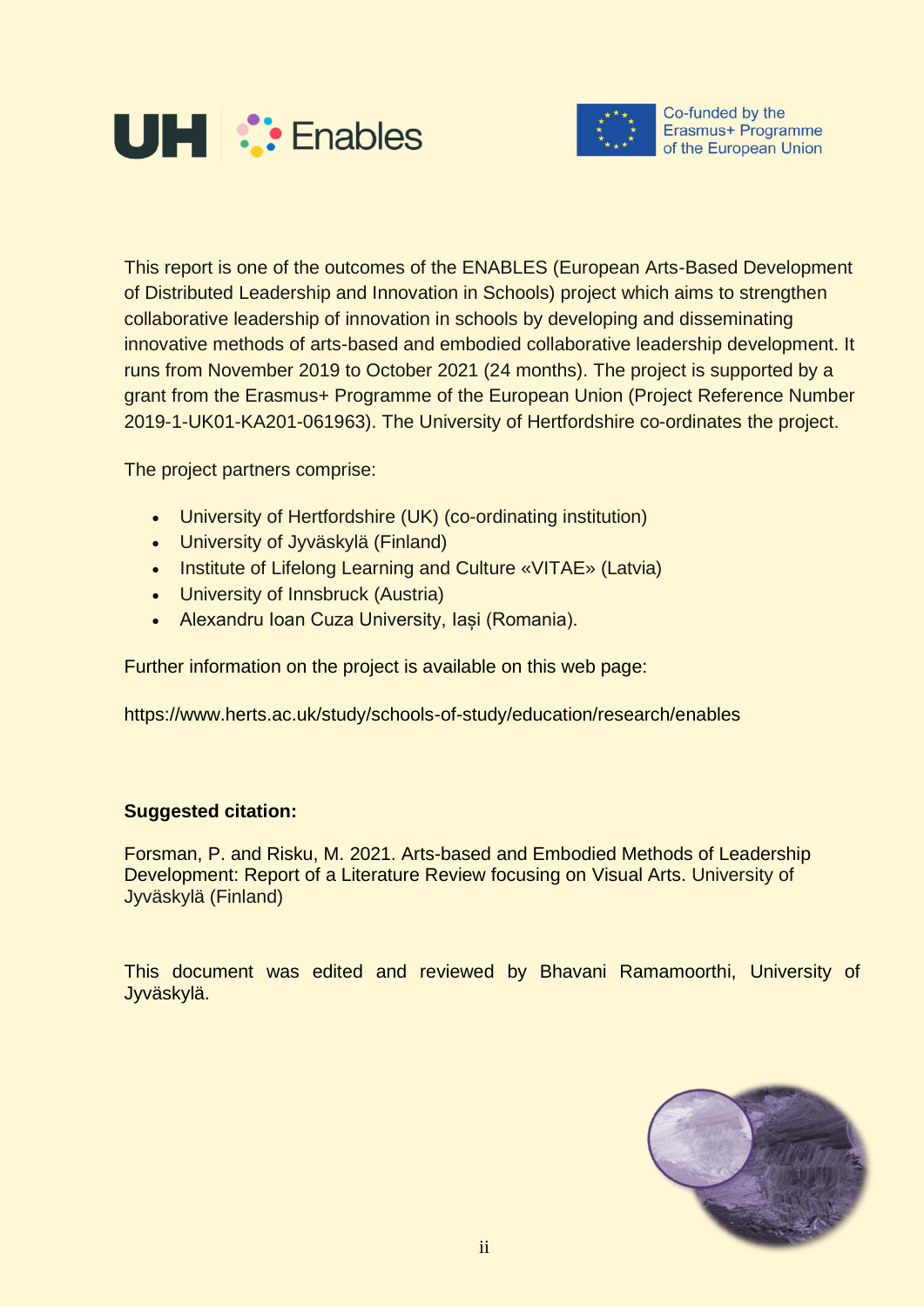# **TABLE OF CONTENTS**

| 1              |     |                                                                    |  |  |  |
|----------------|-----|--------------------------------------------------------------------|--|--|--|
| $\overline{2}$ |     | <b>VISUAL ARTS-BASED METHODS OF LEADERSHIP DEVELOPMENT:</b>        |  |  |  |
|                |     |                                                                    |  |  |  |
|                | 2.1 |                                                                    |  |  |  |
|                | 2.2 |                                                                    |  |  |  |
|                | 2.3 |                                                                    |  |  |  |
|                |     |                                                                    |  |  |  |
|                |     |                                                                    |  |  |  |
|                |     |                                                                    |  |  |  |
|                |     | 2.3.4 Types of Visual Arts methods in the Publications Reviewed 17 |  |  |  |
|                |     | 2.3.5 Types of Research Methods in the Publications Reviewed  17   |  |  |  |
|                | 2.4 |                                                                    |  |  |  |
|                |     |                                                                    |  |  |  |
|                |     |                                                                    |  |  |  |
|                |     |                                                                    |  |  |  |
|                |     |                                                                    |  |  |  |
|                |     |                                                                    |  |  |  |
|                |     |                                                                    |  |  |  |
|                |     |                                                                    |  |  |  |
|                |     |                                                                    |  |  |  |
|                |     |                                                                    |  |  |  |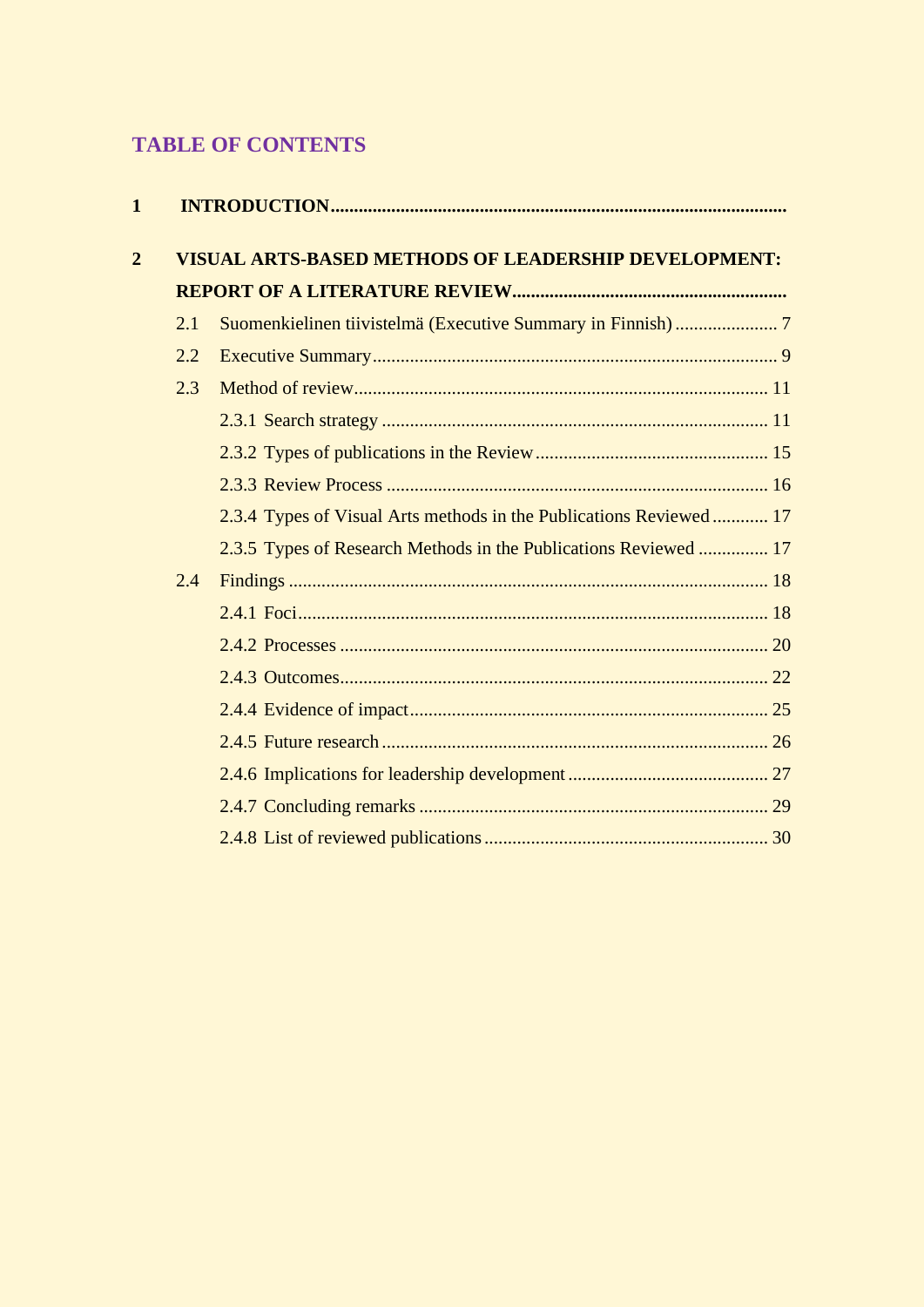# **TABLE OF FIGURES**

| $\mathbf{1}$   |                                                                                  |  |  |  |  |
|----------------|----------------------------------------------------------------------------------|--|--|--|--|
| $\overline{2}$ | <b>VISUAL ARTS-BASED METHODS OF LEADERSHIP DEVELOPMENT:</b>                      |  |  |  |  |
|                |                                                                                  |  |  |  |  |
|                | <b>TABLE OF TABLES</b>                                                           |  |  |  |  |
| $\mathbf{1}$   |                                                                                  |  |  |  |  |
|                |                                                                                  |  |  |  |  |
| $\overline{2}$ | <b>VISUAL ARTS-BASED METHODS OF LEADERSHIP DEVELOPMENT:</b>                      |  |  |  |  |
|                | <b>REPORT OF A LITERATURE REVIEW</b>                                             |  |  |  |  |
|                |                                                                                  |  |  |  |  |
|                |                                                                                  |  |  |  |  |
|                |                                                                                  |  |  |  |  |
|                | Table 4 - Summarises the categories for developing application of visual arts 19 |  |  |  |  |
|                |                                                                                  |  |  |  |  |
|                |                                                                                  |  |  |  |  |
|                |                                                                                  |  |  |  |  |
|                |                                                                                  |  |  |  |  |
|                |                                                                                  |  |  |  |  |
|                |                                                                                  |  |  |  |  |
|                |                                                                                  |  |  |  |  |
|                |                                                                                  |  |  |  |  |
|                |                                                                                  |  |  |  |  |
|                |                                                                                  |  |  |  |  |
|                |                                                                                  |  |  |  |  |
|                | Table 16: Where can visual art methods be used in leadership development? 27     |  |  |  |  |
|                | Table 17: What does applying visual art methods in leadership development        |  |  |  |  |
|                |                                                                                  |  |  |  |  |
|                |                                                                                  |  |  |  |  |
|                |                                                                                  |  |  |  |  |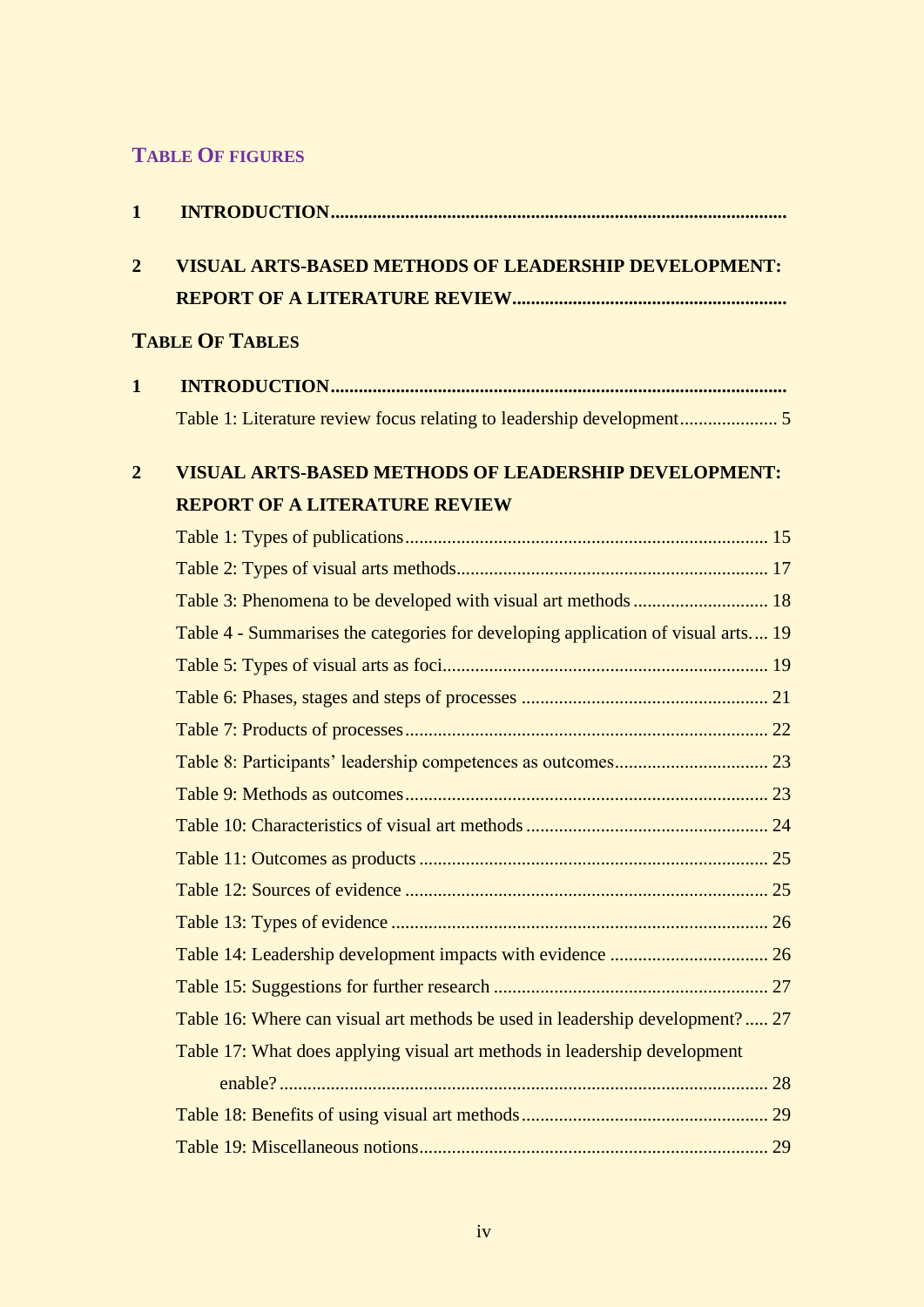# **Introduction**

This literature review focuses on visual arts-based methods on leadership development and was conducted by the University of Jyväskylä, Finland. It is one of the four complementary systematic literature reviews prepared in the Erasmus+ ENABLES project (European Arts-Based Development of Distributed Leadership and Innovation in Schools). The ENABLES project aims to strengthen the collaborative and distributed leadership of innovation in schools by developing and disseminating innovative methods of arts-based and embodied leadership development.

The project partners comprise:

- University of Hertfordshire (UK) (co-ordinating institution)
- University of Jyväskylä (Finland)
- Institute of Lifelong Learning and Culture «VITAE» (Latvia)
- University of Innsbruck (Austria)
- Alexandru Ioan Cuza University, Iași (Romania).

Each of the ENABLES partners conducted a literature review on complementary aspects of arts-based and embodied (ABE) methods of leadership development. The reviews by Austria, Finland and Latvia focus on particular types of ABE (Table 1). The review conducted by the UK team, took a more general approach. It was not limited to any distinct type of ABE, rather seeking out any studies that researched arts-based methods of leadership development (which might include one or more of any arts-based activity) and included embodied methods of leadership development. To be included in the review, a publication had to report research into the use of ABE methods for leadership development and offer knowledge on how such methods affect leadership development.

<span id="page-4-0"></span>

| Table 1: Literature review focus relating to leadership development |  |  |  |
|---------------------------------------------------------------------|--|--|--|
|                                                                     |  |  |  |

| <b>Partner</b> | <b>Focus</b>                                                  |
|----------------|---------------------------------------------------------------|
|                |                                                               |
| Austria        | vignettes, narrative and design thinking<br>п                 |
| Finland        | visual arts<br>п                                              |
| Latvia         | performance arts and drama<br>п                               |
| <b>UK</b>      | arts-based activities (unspecified) and embodied methods<br>п |
|                |                                                               |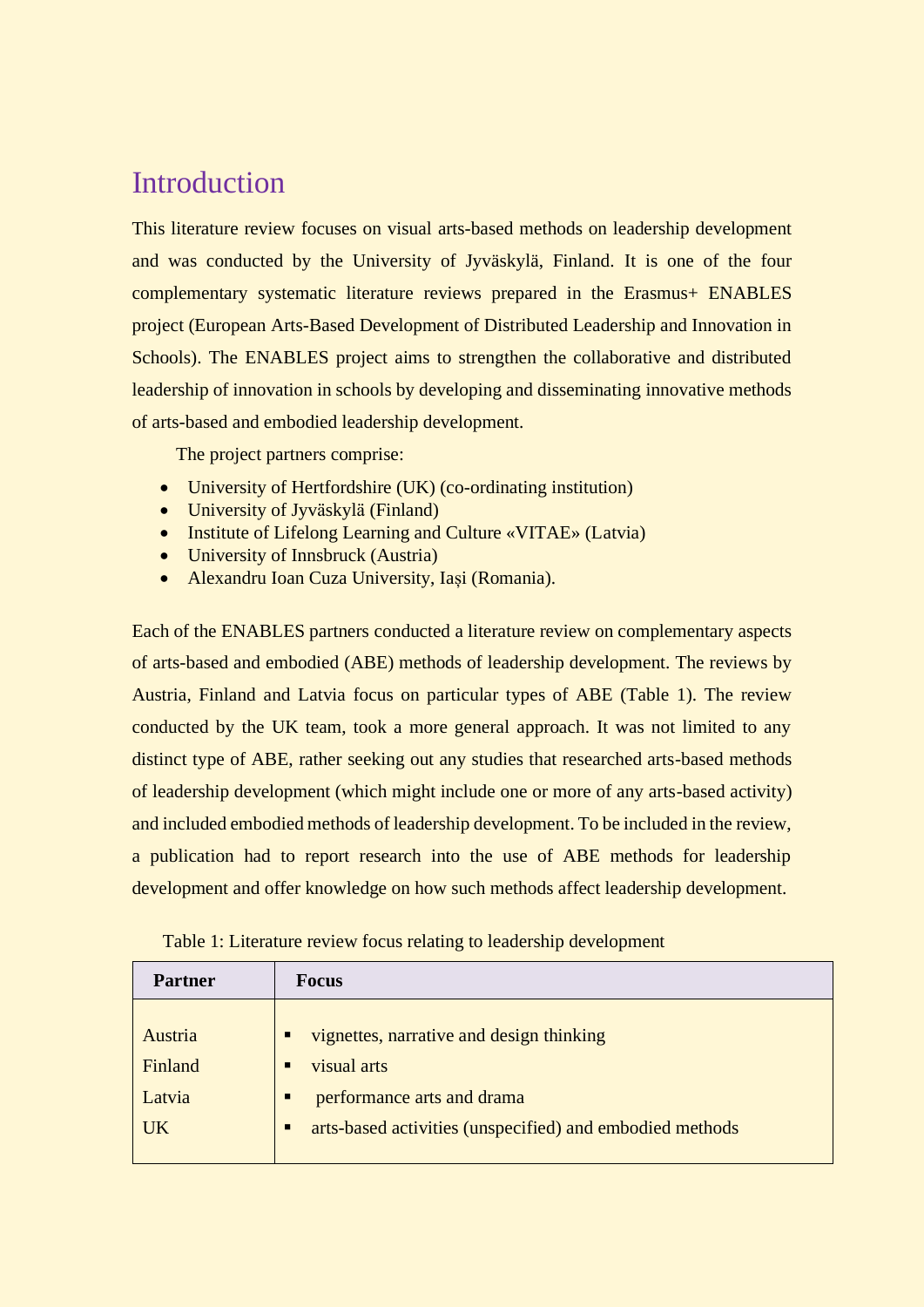The four reviews were brought together in the compilation report that constitutes and follows to form a Knowledge Platform - a state-of-the-art systematic review of existing research literature on ABE methods of leadership development. The intention is that this Knowledge Platform will:

- provide a knowledge foundation for the project, giving partners a shared knowledge of ABE methods, which can be applied to strengthening collaborative and distributed leadership in schools
- make an innovative contribution to the field of ABE leadership development which can be used by practitioners, policy actors and researchers across Europe and globally give further depth and context to other project outputs, such as the action research trials of ABE methods for collaborative and distributed leadership development, which partners are conducting.

The ENABLES project is investigating and developing embodied and arts-based methods for leadership development in educational contexts. The project aims to strengthen collaborative leadership of innovation in schools by developing and disseminating innovative methods of arts-based and embodied collaborative leadership development. This systematic literature review is a part of Output 2 (Knowledge Platform) for the ENABLES-project. It reviews existing research literature on arts-based and embodied learning approaches to leadership development and examines how they can meet the global needs and challenges of distributed leadership development in schools. As a knowledge foundation for both the project – and later as an open repository – it allows ENABLES-project partners to conduct "Action Research Trials (ARTs)" as well as an opportunity for the project to share knowledge and understanding of arts-based and embodied methods for larger audience.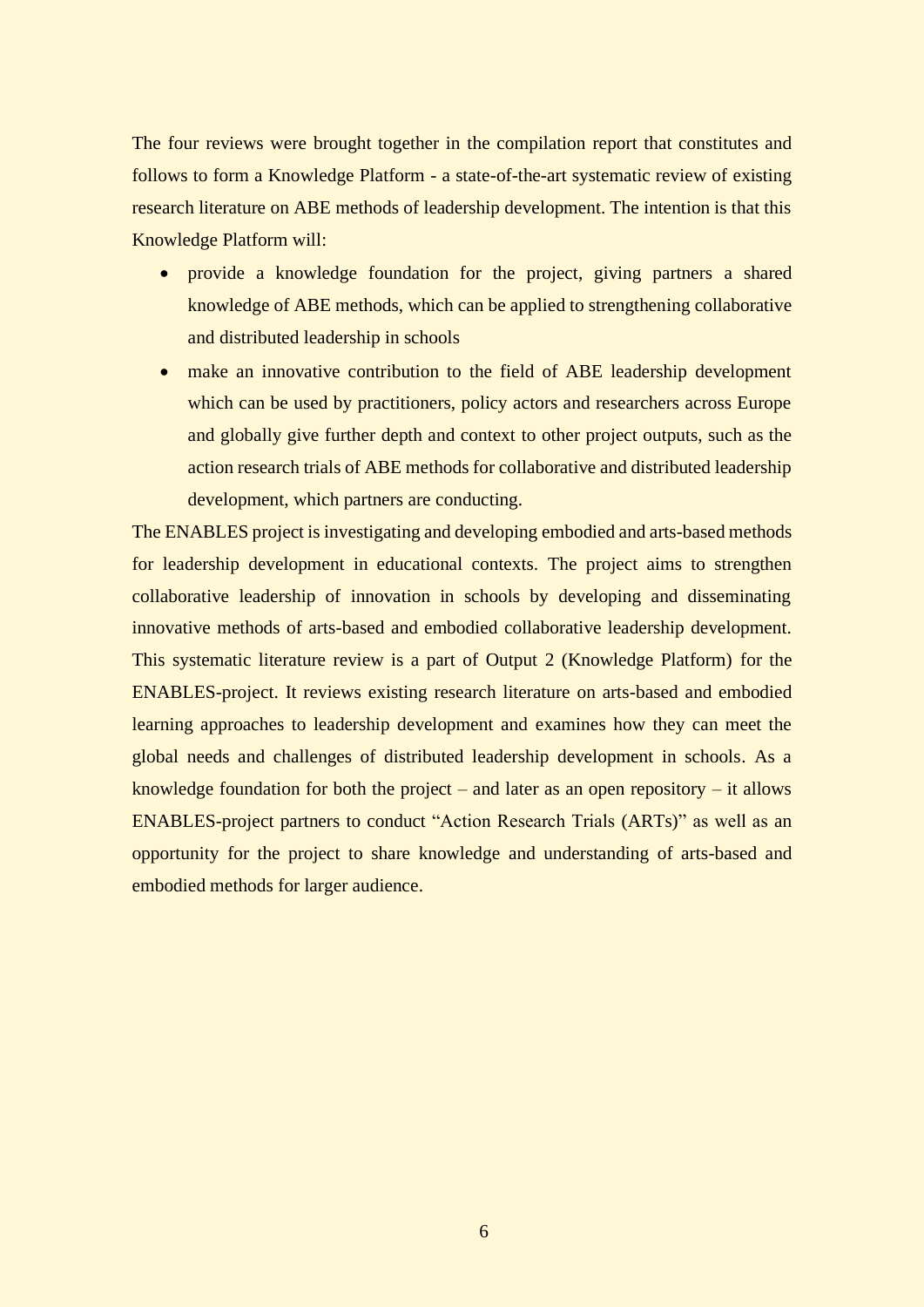# Visual arts-based methods of leadership development: report of a literature review

#### <span id="page-6-0"></span>**1.1 Suomenkielinen tiivistelmä (Executive Summary in Finnish)**

Osana Erasmus-Plus ENABLES-hanketta (European Arts-Based Development of Distributed Leadership and Innovation in Schools), teimme neljä toisiaan täydentävää järjestelmällistä kirjallisuuskatsausta. Jyväskylän yliopiston Suomi-tiimi keskittyi *visuaalisten menetelmien* käyttöön taide- ja kehopohjaisissa johtajuuden kehittämishankkeissa ja tutkimuksissa. Visuaaliset menetelmät koostuvat hyvin erilaisista työtavoista ja tuotteista, kuten *maalaukset, piirustukset, valokuvat*, joille on yhteistä näköhavainnot ja niihin perustuva esittäminen. Näköhavainnot ja niiden esittäminen puolestaan voidaan liittää erilaisiin tapoihin oppia, tarkastella ja kokea.

ENABLES-hankkeen kirjallisuuskatsaus keskittyi 2000-luvulla ilmestyneisiin julkaisuihin. Visuaalisten menetelmien käyttöä tarkastelevien julkaisujen kartoittamisessa teimme ensin yleiskartoituksen käyttäen *Education collection- (Education database* ja *ERIC)* sekä *Business Source Elite-*hakusovelluksia*.* Saimme tulokseksi yhteensä 453 julkaisua. ENABLES-hankkeen kirjallisuuskatsauksen yhdessä sovittuja menetelmiä soveltaen lopullinen lista sisälsi 21 julkaisua. Ne käsittelevät tutkimuksia ja hankkeita, jotka tarkastelevat visuaalisten menetelmien käyttöä johtajuuden kehittämisessä ja/tai tarjoavat tietoa visuaalisten menetelmien vaikutuksista johtajuuden kehittämisessä. Sisällytimme listaamme myös muutaman julkaisun, jotka eivät varsinaisesti käsitelleet johtajuuden kehittämistä mutta (1) joiden anti näytti olevan suoraan sovellettavissa johtajuuden kehittämiseen tai (2) joiden visuaalisen menetelmän kuvaus oli helposti sovellettavissa johtajuuden kehittämiseen. Näitä olivat lähinnä muutamat *visuaalisten menetelmien* käyttöä tarkastelevat empiiriset tutkimukset.

Lopullinen kirjallisuuskatsauksemme sisälsi kaksikymmentäyksi (21) julkaisua aikavälillä 2008–2020. Mukana oli julkaisuja, jotka tarkastelivat johtajuuden taidepohjaista kehittämistä ja tutkimusta, taidepohjaisten johtajuuden kehittämishankkeiden kuvauksia sekä tutkimuksia, joita voidaan joko suoraan hyödyntää tai helpolla soveltaa taidepohjaiseen johtajuuden kehittämiseen. Julkaisuista yksitoista (11) oli empiirisiä tutkimuksia, seitsemän (7) käsitteellisiä tai teoreettisia tarkasteluja,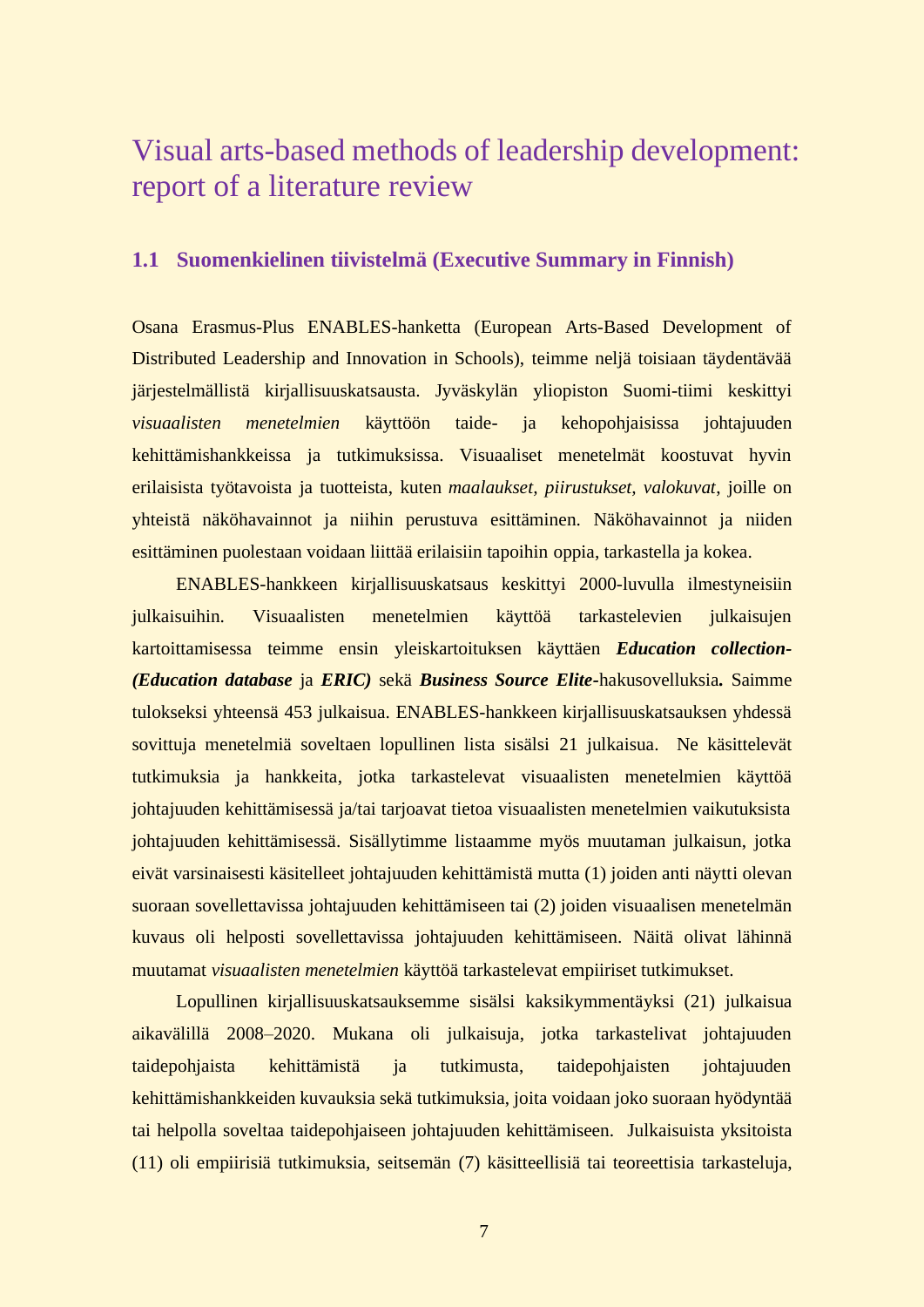kaksi (2) kirjallisuuskatsauksia ja yksi (1) ammatillinen essee. Niissä tarkastellut taidepohjaiset menetelmät tarjosivat laajan valikoiman visuaalisia työvälineitä johtajuuden kehittämisen ja tutkimuksen fasilitointiin ja tulosten tiedottamiseen. Nämä puolestaan käsittelivät aktiivista osallistumista visuaalisten menetelmien käyttöön johtajuuden kehittämisen ilmaisuissa, tiedon muodostamisessa, kriittisen ajattelun ja reflektion harjoituksissa sekä näköhavaintoihin perustuvien kehittämisten toteuttamisessa.

Julkaisujen kartoituksessa noudatimme ENABLES-hankkeessa sovittua hakutapaa. Täten emme käyttäneet varsinaista *visuaalisen taidemenetelmän* (visual arts) käsitettä hakusanana, jotta saisimme muita kirjallisuuskatsauksia vastaavan järjestelmällisen laajan yleiskuvan. Sen sijaan käytimme hakusanoina taidepohjainen (arts-based) ja kehopohjainen (embodied), ja etsimme tulokseksi saaduista julkaisuista ne, jotka näyttivät sisältävän visuaalisten taidemuotojen tarkastelun. Tämä tuntui tarkoituksenmukaiselta lähestymistavalta erityisesti sen vuoksi, että visuaaliset taidemuodot tunnuttiin usein sisällyttävän osaksi laajempaa taidepohjaisten menetelmien tarkastelua niin tutkimuksessa, koulutuksessa kuin kehittämisessäkin. Visuaalisia taidemuotoja näytettiin käytettävän yleisesti osana kokonaisvaltaisempia tutkimus- ja kehittämisasetelmia täydentämään moninaisia taide- ja kehopohjaisia työskentelytapoja.

Visuaalisia menetelmiä ei useinkaan sisällytetty julkaisujen nimiin, abstrakteihin tai avainsanoihin. Ne piti löytää julkaisuista tarkemmalla lukemisella. Esimerkiksi, yhdessä julkaisussa visuaalisia menetelmiä käytettiin kirjoittamisen fasilitoimisessa ja eräässä toisessa vaihtoehtoisen ilmaisun välineenä. Kummassakaan julkaisussa visuaalisia menetelmiä ei mainittu otsikossa, abstraktissa tai avainsanoissa. Julkaisuissa kuitenkin visuaalisia menetelmiä kuitenkin käytettiin, tutkittiin ja kuvattiin myös omina työvälineinään johtajuuden kehittämisessä.

Samalla tavoin emme voineet tarkastella johtajuuden kehittämistä pelkästään hakusanalla *leadership development*. Käytimme hakusanoina käsitteitä *leadership* ja *development* myös yksinään sekä muita johtajuuteen ja sen kehittämisen viittaavia käsitteitä. Hyväksyimme julkaisun kartoitukseemme, jos näiden käsitteiden sisältymisen lisäksi myös selkeä visuaalisten menetelmien käyttö sisältyi julkaisun tarkasteluun. Näin menettelemällä pyrimme myös varmistamaan mahdollisimman laajan näkökulman visuaalisten menetelmien käyttöön johtajuuden kehittämisessä sekä monipuolisen mahdollisuuden soveltaa opittua ENABLES-hankkeen taidepohjaisten menetelmien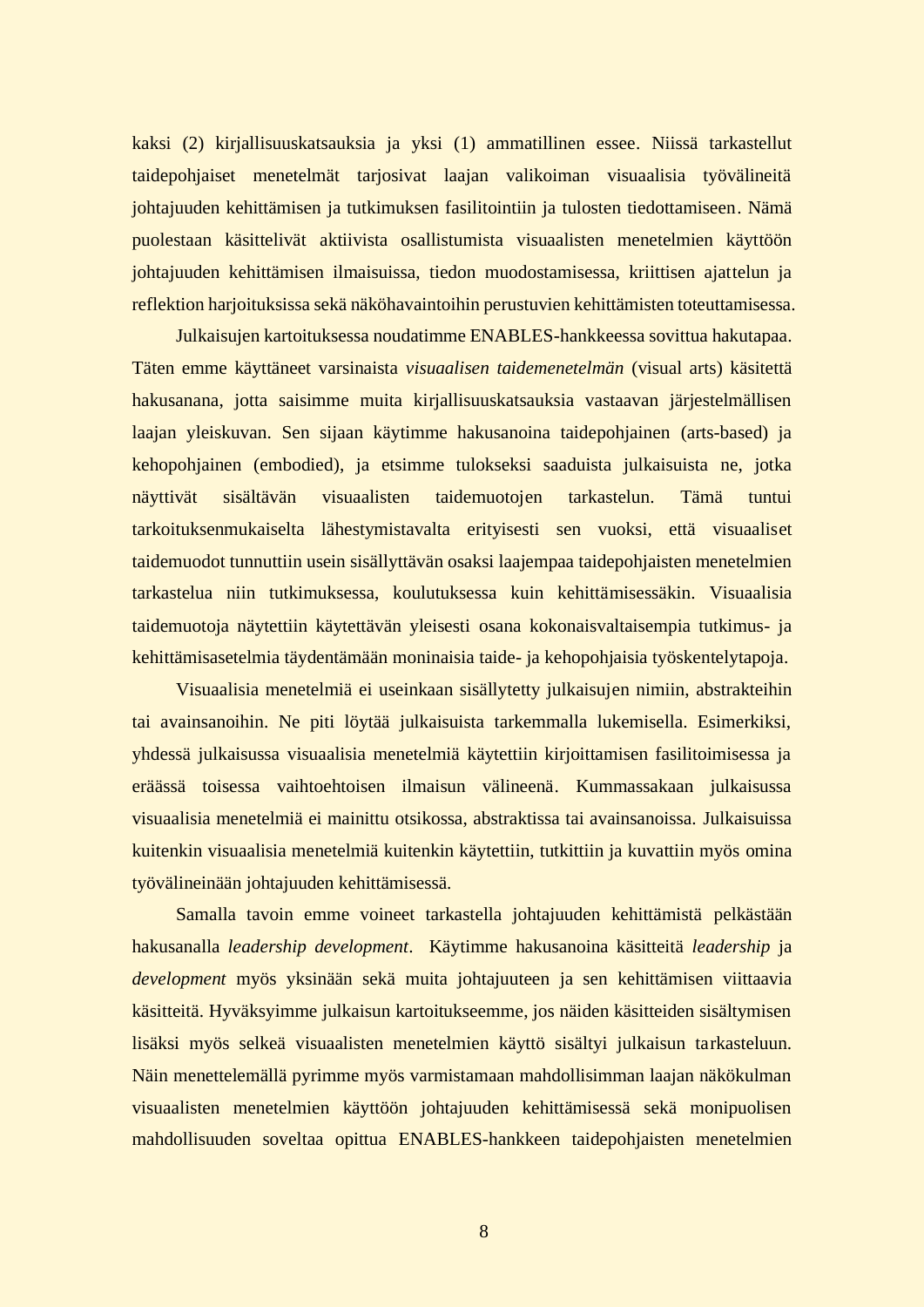koulutusjohtamisen kehittämisen toimintatutkimuskokeiluille (Action Research Trials, ARTs).

# <span id="page-8-0"></span>**1.2 Executive Summary**

In the context of the Erasmus-Plus project ENABLES (European Arts-Based Development of Distributed Leadership and Innovation in Schools), a systematic literature review with five complementary lenses were conducted. The Finland team focused on "visual methods" as a part of arts-based and embodied development projects and research of distributed leadership in schools. Visual methods included a broad range of tools (such as *painting, drawing, photographing*) and products (such as *paintings, drawings, photographs*) that connected with *visual perception* and *visual expression*. Perception and expression connect with different modes of visual knowing, inquiry and experience.

The ENABLES review strategy sought to identify and select publications published in or after the year 2000. For the visual methods part, our broad initial searches from *Education collection (Education database* and *ERIC)* and *Business Source Elite* produced total of 453 hits that were narrowed down to final list of 21 publications included in this review which reported research or projects using visual arts-based and embodied (ABE) methods of leadership development and / or offered knowledge concerning whether and how such methods contribute to leadership development. We also included some off-context – not directly addressing leadership development – publications that appeared to be (1) directly transferable to the leadership development context or (2) described methods with such clarity that it would be easy to adapt for leadership development context. This decision was made due to the small number of empirical studies using *visual methods.* Included publications ranged from ones published in 2008 to 2020. Both Arts-Based Development (ABD) and Arts-Based Research publications were included, as well as publications describing Arts-Based Education projects and / or research that could directly contribute and / or be easily adapted for such use. Eleven (11) of the publications reported empirical studies, seven (7) were conceptual or theoretical papers, two (2) were reviews and one (1) was considered as a professional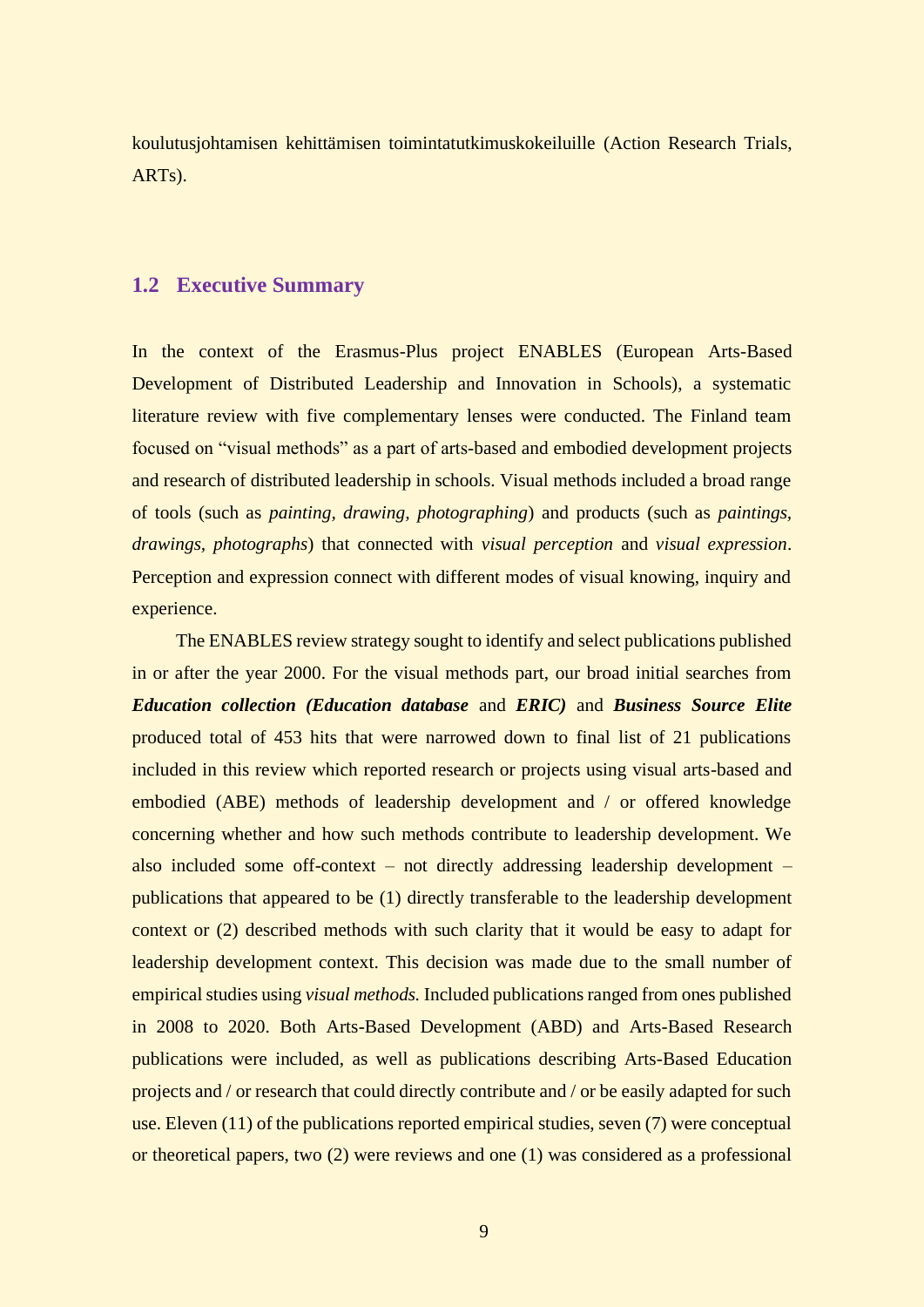essay. ABE methods studied in the publications comprised a wide repertoire of visual tools connecting with knowledge propagation and facilitation within the goals of the development and research projects context. Both active participation in doing, namely expressing, and active construction of knowledge, namely critical and reflective thought exercises and facilitation based on perception, were used.

The search strategy for the visual arts followed the agreed ENABLES project search strategy. The focus in this part of the review is on visual ABE methods and data was examined, constructed and processed in that light. For achieving a systematic but overarching review, the actual visual arts phrase was not used within the search parameters. Instead, broad searches with terms ARTS-BASED and EMBODIED were conducted, and then results were screened for indication of use of any visual methods. This approach was deemed fitting as academic writers and scholars often appeared to address visual methods within broader context of arts-based methods in research (ABR) or training / education / development (ABD) projects using methods connecting with ABE. This is fitting as visual methods are commonly used as a part of more holistic training programmes or research settings where, for example, visual methods are used as complementing or adjoined with other arts-based approaches. Thus, visual methods are not clearly indicated in abstract or title with a simple and suitable search term. For example, in one paper visual methods were used as a tool for facilitating writing and in another as an alternative way of expressing, amongst others, but in either, the term visual was not included in title, abstract or key words. However, visual methods were also used, investigated, and reported as *stand-alone tools* too. Furthermore, while LEADERSHIP DEVELOPMENT was on the focus of this review, it was not used as an exclusive search term and selected articles that were deemed potentially applicable for LEADERSHIP or organisational DEVELOPMENT and that included clear example of VISUAL METHOD were included in review data. This decision was also warranted by our aim to discuss the possible applications of visual methods in LEADERSHIP DEVELOPMENT and to apply learning in the ENABLES Action Research Trials of professional trainings for the field of educational leadership.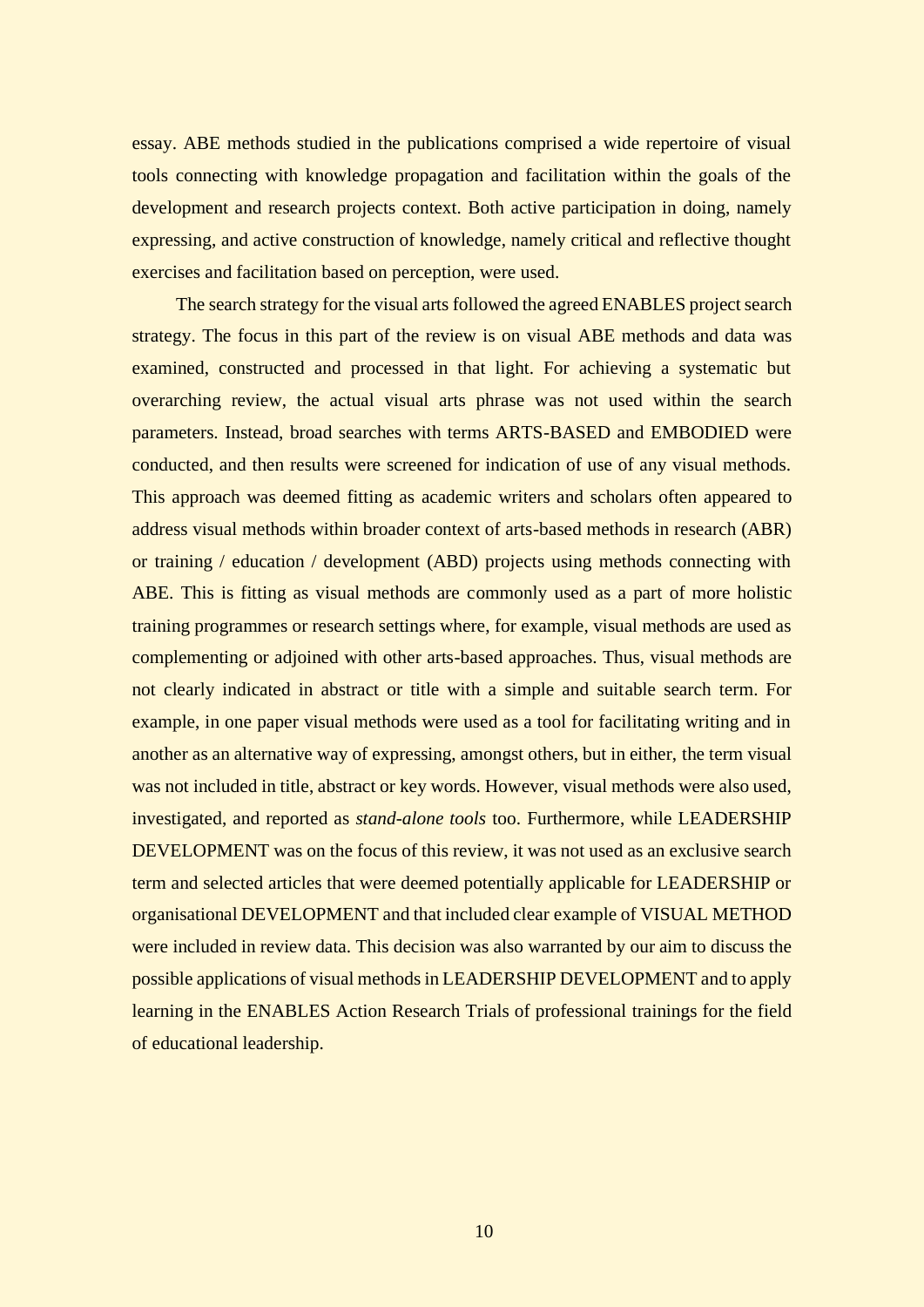# <span id="page-10-0"></span>**1.3 Method of review**

In this section we outline the approach taken to search for and select publications included in this review. First details and decision rationale for the search strategy and inclusion considerations are provided. Then we will describe the included publications and provide a description of the review process, types of publications, included visual methods, and research methods included. Searches were conducted from year 2000 onwards on two databases *Education collection* (*Education database* and *ERIC*) and *Business Source Elite* through JYU library service interface of ProQuest. We begin with an overview of the search strategy.

#### <span id="page-10-1"></span>*1.3.1 Search strategy*

ENABLES project team established and agreed on the general outlines for the review. Team Finland was allocated with context of *visual methods* for this review and action research trials (ARTs). Team Finland established the principles of the search strategy with a clear focus on *visual ABE methods* and any publication chosen for inclusion in this review had to meet a set of inclusion criteria which we outline in this section. Inclusion criteria was formed through an iterative team process.

The first initial search for literature to review was conducted with a very tight focus on literature in the field of leadership development AND *visual ABE* (arts-based and/or embodied) in the fields of education and business.

Initial searches were made with terminology of VISUAL METHODS and LEADERSHIP DEVELOPMENT which we searched from TITLE and ABSTRACT fields of two databases:

1) **Education collection** and

2) **Business Source Elite** accessed via JYU library PROQUEST interface.

Search strings:

- (1) ti (VISUAL METHOD) AND ab (LEADERSHIP DEVELOPMENT) AND ab (VISUAL METHOD)
- (2) ti (LEADERSHIP DEVELOPMENT) AND ab (LEADERSHIP DEVELOPMENT) AND ab (VISUAL METHOD)]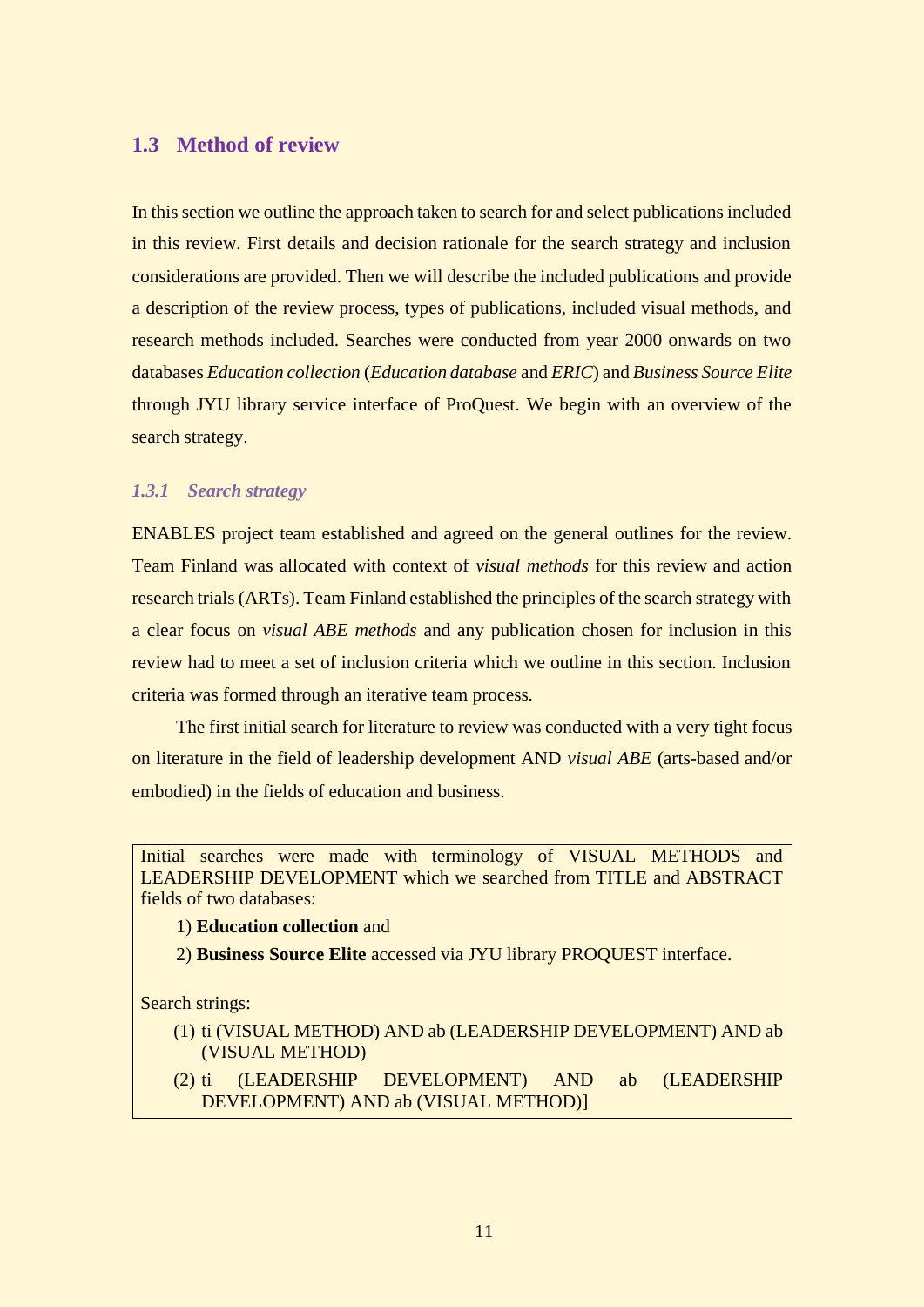However, this initial search proved to produce only a few publications and this limited amount was not plausible for achieving a systematic review. Apparently, the term visual method (or coined terms visual arts, visual) were not used. Instead, more elaborate terminology of sub methodologies (such as video, photo, painting in different forms) were used with arts-based connotations. Following this notion, *visual arts* phrase was not used within the search parameters and it was replaced with broad searches with terms *artsbased* and *embodied*.

While this alone raised the potential publications count, it was further considered that also *leadership development* appeared to be a bit exclusive. This was especially prevalent in the **Education collection** -database, where *leadership development* was not so explicitly phrased in titles or abstracts, thus results appeared to exclude publications that might still fall under the scope of this review.

After few iterations and manual inspection and comparison of search results, Team Finland decided that it was meaningful to conduct searches with rather broad terminology that would then be narrowed by manual screening of these results. This was also actually deemed less work intensive approach due the following reasons:

- (a) test searches had already indicated that scholars used mixed terminology
- (b) using specific search terms like video, photo, painting would produce overtly complicated strings and still we could not really rely on those
- (c) visual methods were often used in part of bigger wholes in that manner that they were not necessarily mentioned in either title or abstract
- (d) databases allowed easy export of search outcomes and that the manual screening could be efficiently arranged within reference management systems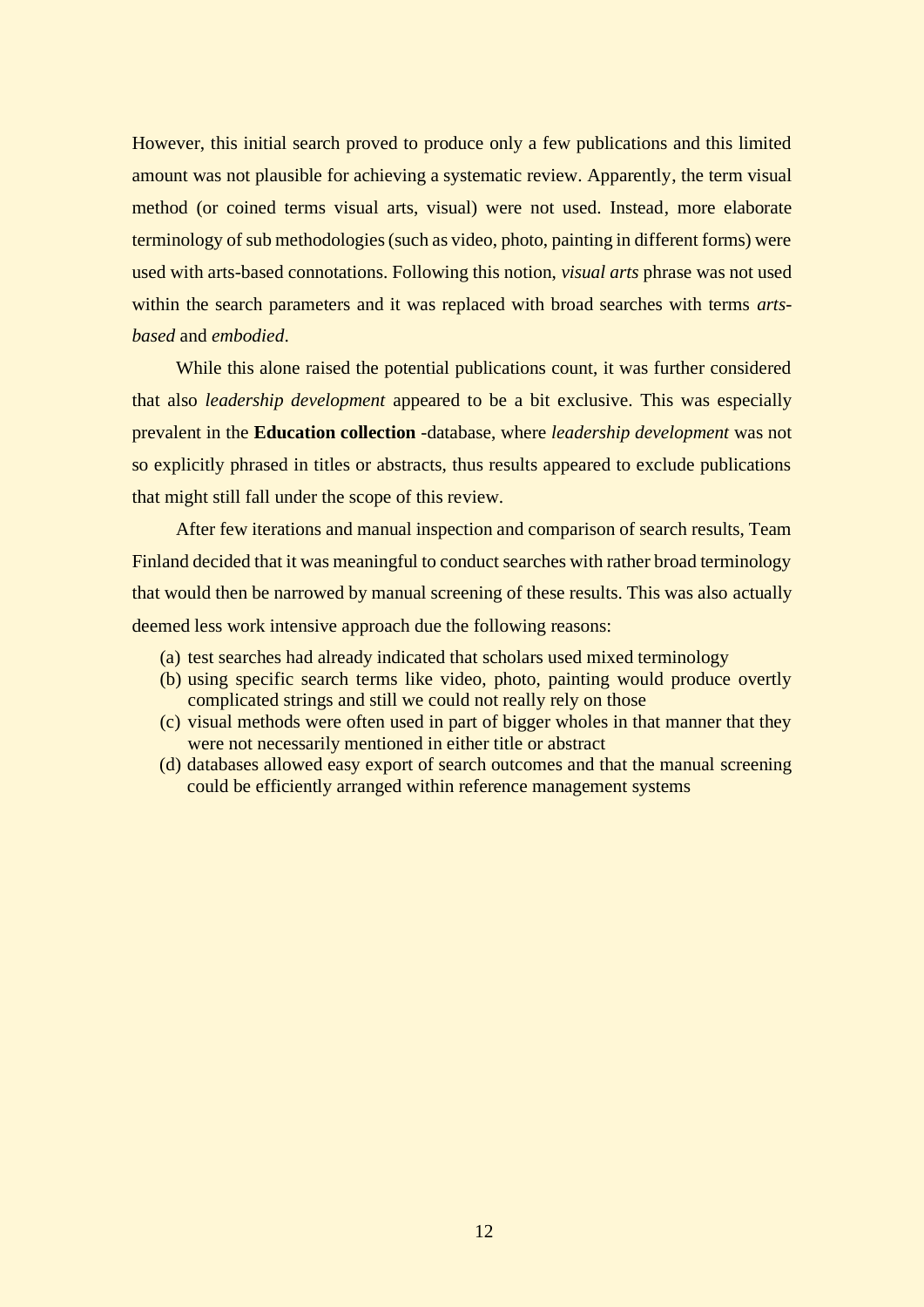| Final search strings:                                                                                    |  |  |  |  |  |
|----------------------------------------------------------------------------------------------------------|--|--|--|--|--|
| (1) ti (ARTS-BASED) AND ab (LEADERSHIP DEVELOPMENT) AND ab<br>(ARTS-BASED)                               |  |  |  |  |  |
| (LEADERSHIP DEVELOPMENT) AND<br><b>(LEADERSHIP</b><br>ab<br>$(2)$ ti<br>DEVELOPMENT) AND ab (ARTS-BASED) |  |  |  |  |  |
| (3) ti (EMBODIED) AND ab (LEADERSHIP DEVELOPMENT)<br><b>AND</b><br>ab(EMBODIED)                          |  |  |  |  |  |
| (LEADERSHIP DEVELOPMENT) AND<br><b>(LEADERSHIP</b><br>$(4)$ ti<br>ab<br>DEVELOPMENT) AND ab (EMBODIED)   |  |  |  |  |  |
| for Business Source Elite -database                                                                      |  |  |  |  |  |
| (5) ti (ARTS-BASED) AND ab (DEVELOPMENT) AND ab (ARTS-BASED)                                             |  |  |  |  |  |
| (6) ti (DEVELOPMENT) AND ab (DEVELOPMENT) AND ab (ARTS-BASED)                                            |  |  |  |  |  |
| (7) ti (EMBODIED) AND ab (DEVELOPMENT) AND ab (EMBODIED)                                                 |  |  |  |  |  |
| (8) ti (DEVELOPMENT) AND ab (DEVELOPMENT) AND ab (EMBODIED)                                              |  |  |  |  |  |
| for <b>Education Collection</b> -database                                                                |  |  |  |  |  |

These broader database searches produced in total 453 publications that were included in the first manual screening of review publications. The basic inclusion criterion and the first requirement of any publication to be considered for review was that it reported research into the use of visual ABE methods of leadership development and offered knowledge concerning whether and how such methods contribute to leadership development. Total number of 453 publications was reduced by exclusion of duplicates in the mechanical phase and then with more substance oriented manual screening of each title and abstract exported from the search engine in reference management system. This quite rapid phase resulted considerably lower number of 67 included publications, from which 22 from **Business Source Elite** and 45 from **Education collection.** For more elaborate screening, the whole text versions were imported into reference management system. After the first cycle of manual screening of title and abstract, the status of some publications remained inconclusive, and authors needed to consult the whole text of those. During the second cycle of manual screening, authors made the initial decisions of included publications and finalised the inclusion criteria for this systematic search.

Final inclusion (IC) and exclusion criteria EC):

- Title and abstract did include semantical indications of *visual methods* (IC)
- Title and abstract did include semantical indications of *leadership development* or equivalent, such as *managerial development* or *leadership identity* (IC)
- Title and abstract did include explicit semantical indications of some non-visual method (EC)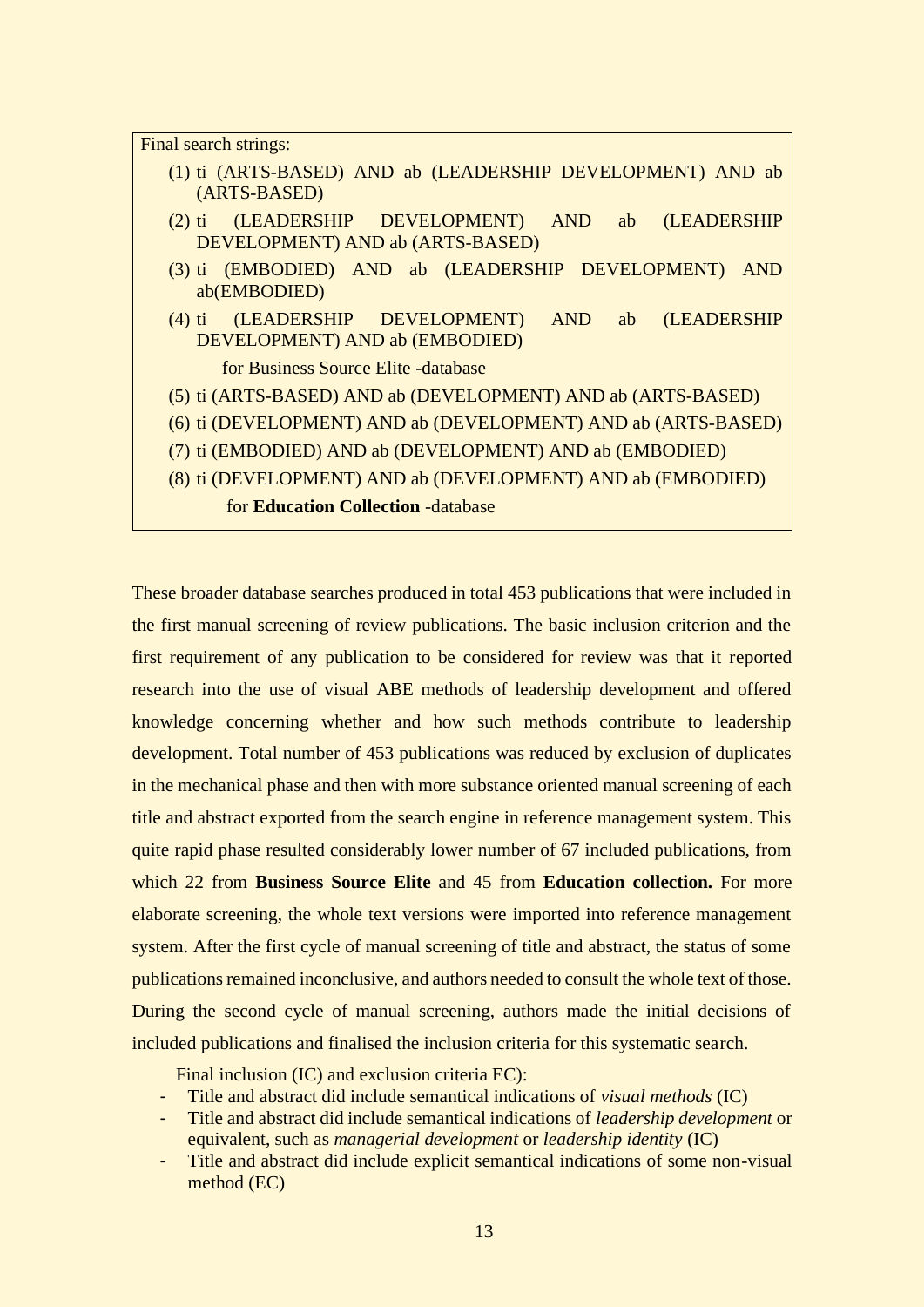- Title and abstract did include explicit semantical indications of some nonleadership target group (partially EC)
- If inconclusive after reading *title* and *abstract*, whole text was consulted, and the same rationale as above was applied
- Later it was decided that also publications that utilized clear visual method and easy utilization model for leadership development could be included

It is fair to note that in this already analytical phase, team members made annotations and notes within reference management system and preliminary draft versions of the review. Along the manual screening and annotation process it became apparent that some visual methods were not used in *leadership development* and would be excluded if this criterion would be upheld. At this point, team decided to process those publications that illustrated easy application and contained clear *visual method* so that those could be later included if needed. This decision was warranted by our aim to discuss the possible applications of a broad range of visual methods in *leadership development* and apply the review findings in the ENABLES ART trials in the field of educational leadership. The criteria were applied by two team members individually, who then negotiated case by case and included the selected publications. The final total number of publications selected for systematic review was 21 publications, with publication dates ranging from 2009 to 2020 as presented in Table 2.





Summary of the decision steps and the key points of the search strategy: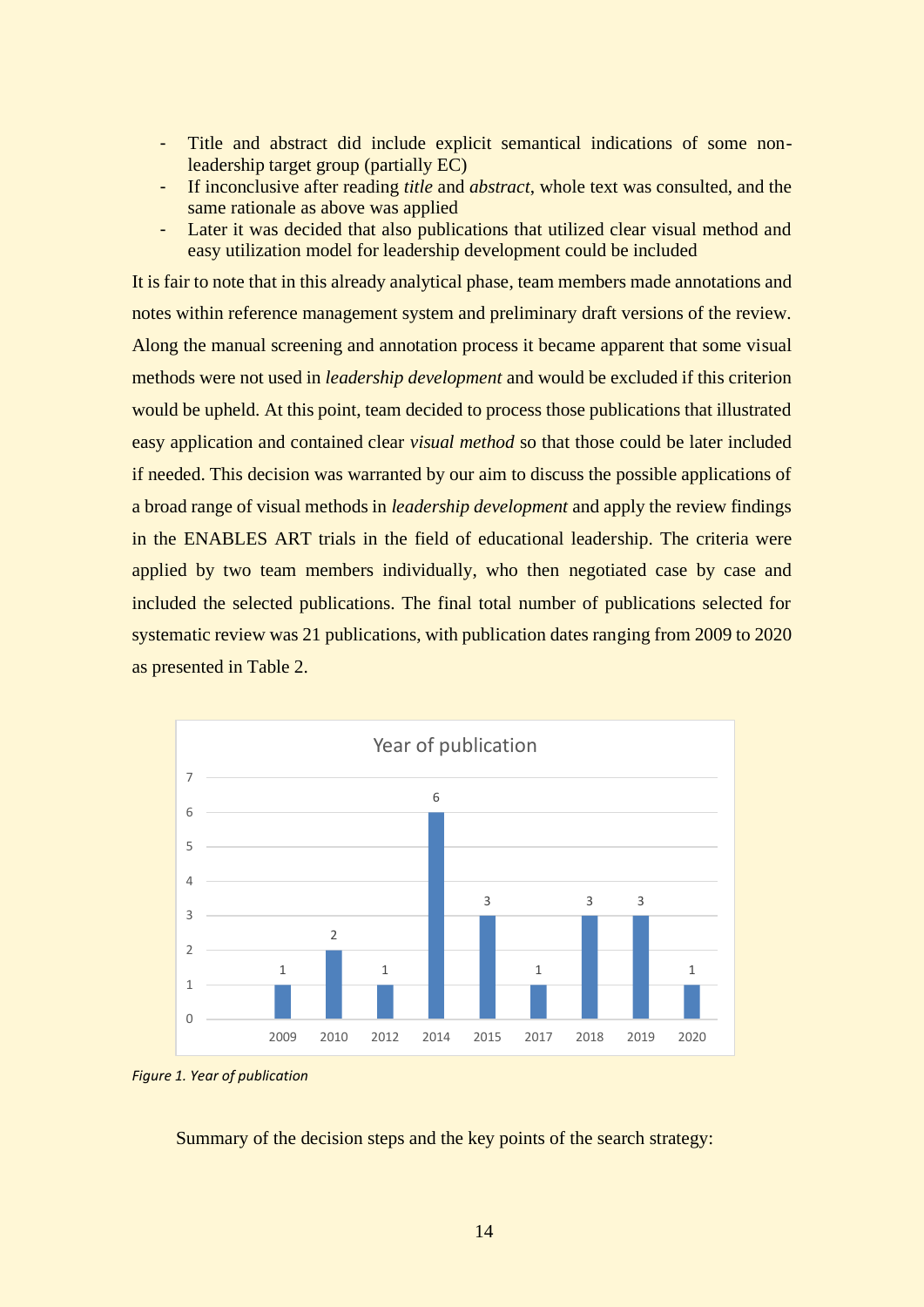- Following the initial search that produced quite limited number of results authors had an in-depth discussion to determine the more suitable search criteria for this independent piece of a systematic review
- Instead of using apparently limiting term *visual methods* or its more elaborate parts describing specific method making searches complicate, authors opted to use broader terms based on general ENABLES outline, namely *arts-based* and *embodied*
- In addition, for **Education collection** -database, term *leadership development* was replaced with just *development.*
- Manual screening was deemed more inclusive over narrow search terms
- As a result, quite broad searches of two databases **Business Source Elite** and **Education collection** – were completed in summer 2020 and final inclusion decision was made through manual screening of this data body by joint decision of both team members
- Final searches produce 453 publications from which 67 were included more thorough manual screening with full text
- Final publications included in this part of review

The following sub-sections outline the types of publications, the review process itself, the

VA approaches and the research methods used.

# <span id="page-14-0"></span>*1.3.2 Types of publications in the Review*

The table below demonstrates what types of publications the strategic search approach provided for reviewing.

| <b>Leadership development</b> |               |
|-------------------------------|---------------|
| Empirical                     | 3             |
| <b>Literature review</b>      | $\mathcal{D}$ |
| <b>Others</b>                 |               |
| <b>Relevant conceptual</b>    | 3             |
| <b>Relevant empirical</b>     | 8             |
| <b>Total</b>                  |               |

<span id="page-14-1"></span>Table 1: Types of publications

As described in relation to the search strategy, the number of publications meeting the requirements of handling both visual arts and leadership development was small. Of the 21 selected publications, only ten dealt with both. Of these, three had visual arts in the title, four in the abstract and all ten in the text. Similarly, six included leadership development in the title, eight in the abstract and nine in the text.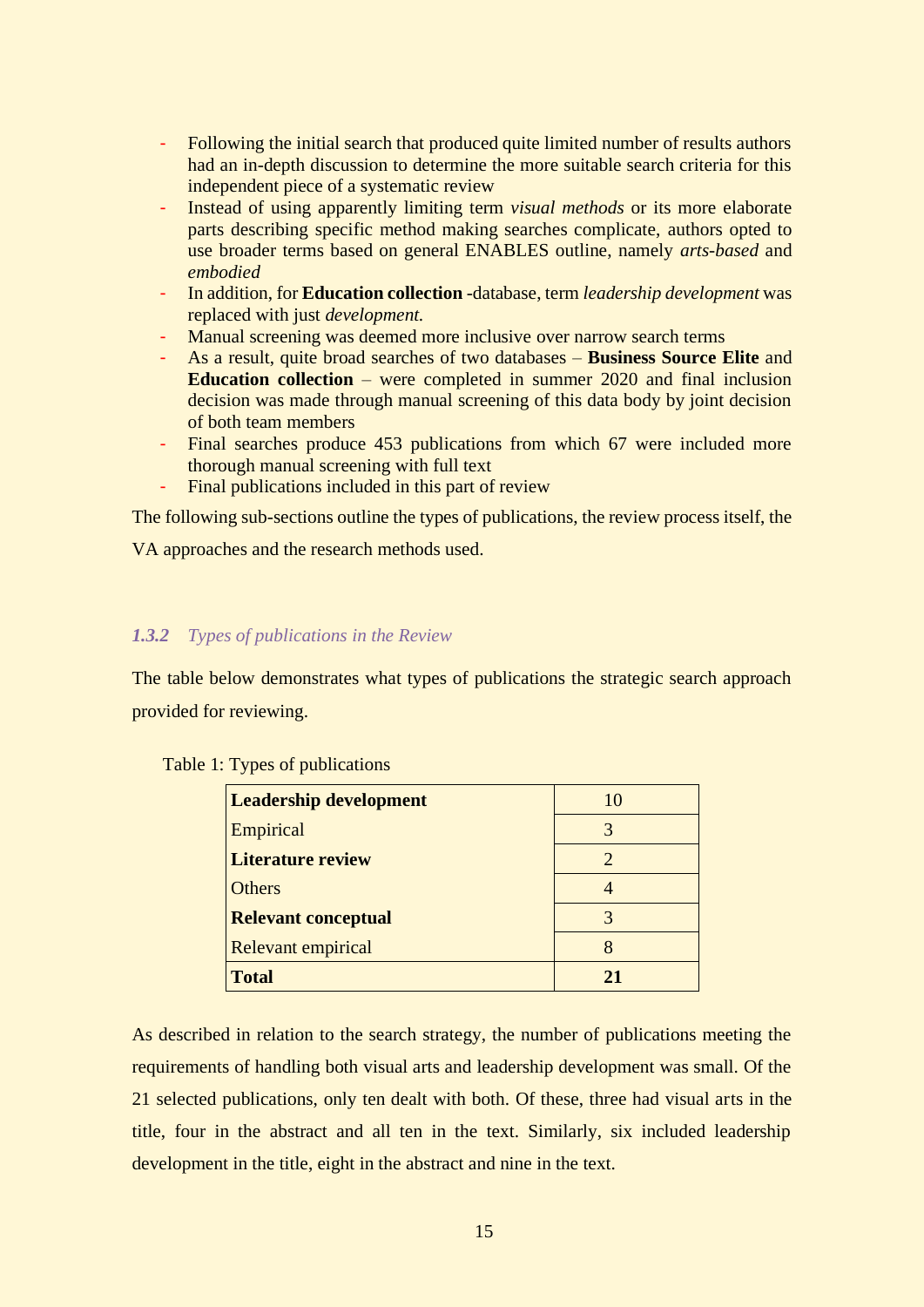To find the relevant leadership publications, we accepted also publications that referred to specific types of visual arts (collage, drawing, film, mask, video etc.) instead of referring to the general type of visual arts. Correspondingly, we accepted leadership being replaced with management, and development with learning, as long as the relevance with the scope of the literature review was met. We can note a significant variation and diversity in what concepts were used.

As to the relevant conceptual and empirical publications, they all included visual arts in one way or another, but not a direct connection with leadership development. In some publications, the scope of visual arts was more dominant, in others embedded among other types of arts with various degrees of emphasis in visual arts. As described in the search strategy, all the selected publications, however, included relevance for reviewing them to learn about the use of visual arts in leadership development.

#### <span id="page-15-0"></span>*1.3.3 Review Process*

Here we outline the process we took to analyse the review of the selected 21 publications, before moving on to discuss in section 3.5 what we found in terms of themes relevant to visual art approaches to leadership development.

As the two researchers in the Finnish team had agreed on the publications for the reviewing, one researcher reviewed all the 21 publications constructing annotations on them to obtain data to apply similar lenses as the UK team had applied in their review. We carried out this policy to create consistency in the overall literature review.

As the data was somewhat different, the final analysis comprised of the following eight lenses.

- basic information of publications (yellow)
- methods (light green)
- focus (turquoise)
- processes (purple)
- outcomes (red)
- evidence of impact (olive)
- future research needs (emerald)
- implications for leadership development (grey)

The eight lenses were a result of the dialogue among the purpose of the review, the researchers and the data. Based on the annotations, the other researcher analysed the annotations applying the above lenses and their colour coding.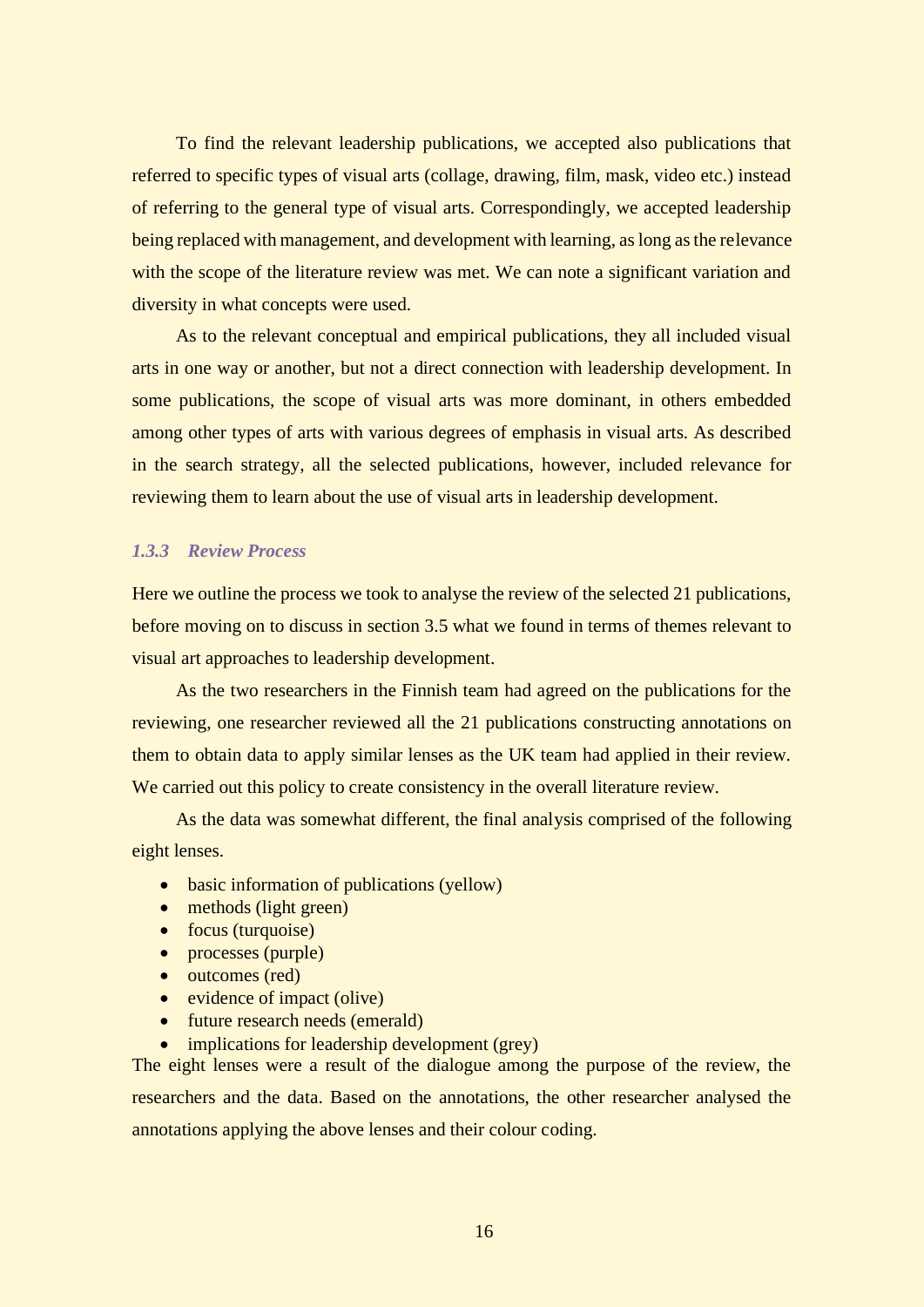In all, we established eight excel tables of analysis. Prior to the final synthesising, they comprised of 246 columns for various kind of analysis categories and 1,118 items of analysis in correspondence to the eight lenses.

#### <span id="page-16-0"></span>*1.3.4 Types of Visual Arts methods in the Publications Reviewed*

The review process enabled us to identify the types of visual arts approaches used that featured in the literature. Table 2 provides an overview of these. It is noteworthy that the table is based on the synthesis of several lenses and, hence, of analysis tables. Sometimes the type of visual art was the focus. On other occasions, it was a tool for the process or the outcome of the process. In the reviewed literature, some types of the visual arts were used for various purposes, others merely for one task.

| Type                   | No.            |
|------------------------|----------------|
| Collage                | 6              |
| Photo                  | 6              |
| Drawing                | 4              |
| Video                  | $\overline{4}$ |
| <b>Installation</b>    | $\overline{2}$ |
| Painting               | $\overline{2}$ |
| Selfie                 | $\overline{2}$ |
| Cartooning             | 1              |
| <b>Colouring book</b>  | $\mathbf{1}$   |
| Film                   | 1              |
| Gestalt                | 1              |
| <b>Mask</b>            | 1              |
| Social media           | $\mathbf{1}$   |
| <b>Water colouring</b> | 1              |
| <b>Total</b>           | 33             |

<span id="page-16-2"></span>Table 2: Types of visual arts methods

#### <span id="page-16-1"></span>*1.3.5 Types of Research Methods in the Publications Reviewed*

Here, we present a summary of our findings on the methodologies and research instruments used in the empirical publications reviewed. As described in chapter 3.3., three leadership development publications presented in chapter 3.3. were based on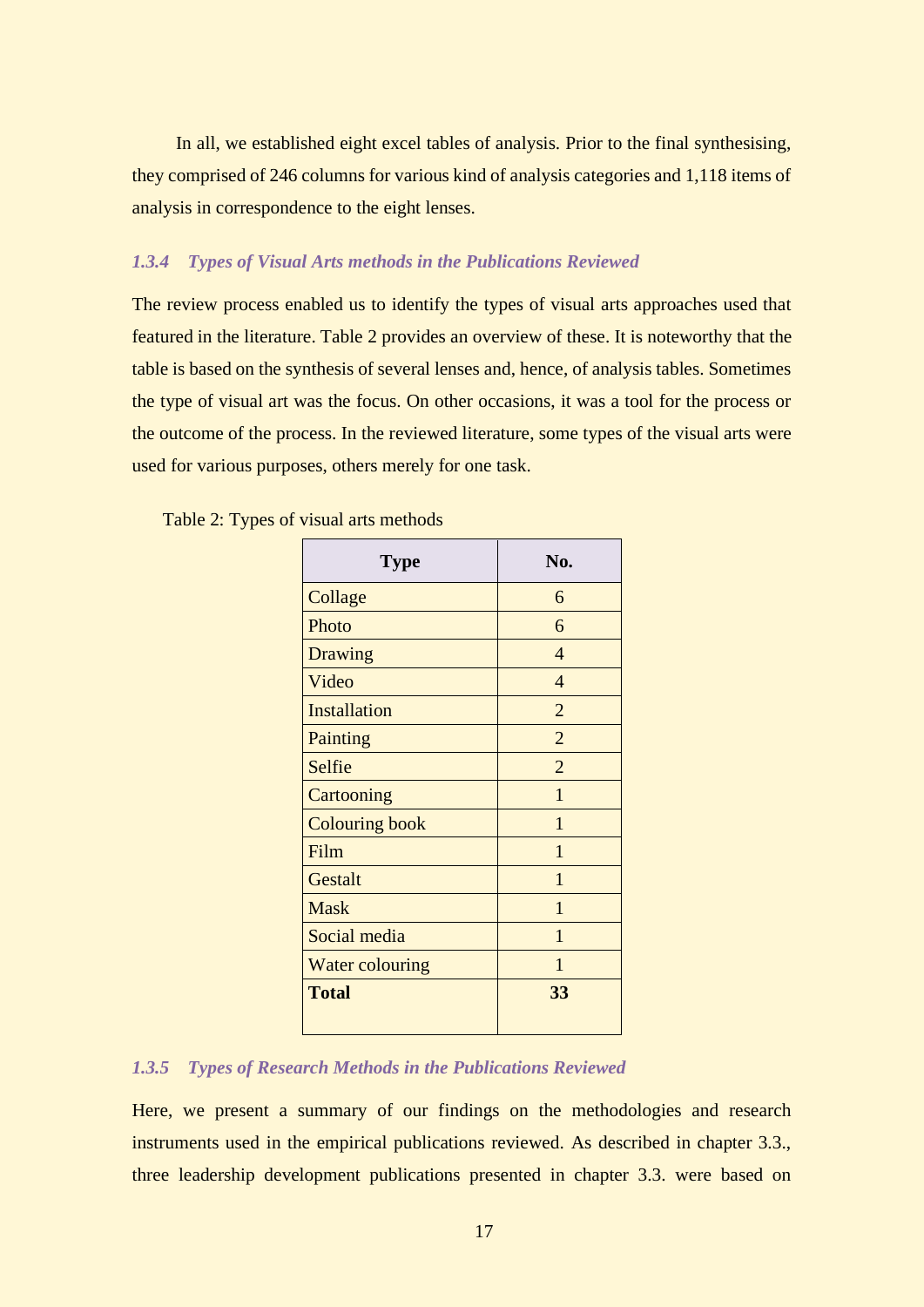empirical research (3, 6, 8). They all applied qualitative methods and used interviews in one way or another as part of the research. One connected interviews with a workshop (3), another with collage (6), and the third with narrative enquiry (8).

Of the eight relevant empirical studies (4, 5, 9, 10, 13, 17, 19 and 20), all were case studies applying qualitative methods. One (9) included also national-level longitudinal research making use of multi-methods and surveys. I addition to interviews, the studies had used collages (20), drawings (20), multi-selfies (19), photos (20), videos (13, 17 and 20) and workshops as research instruments. Some studies (13, 19 and 20) emphasised the participatory nature of their research.

## <span id="page-17-0"></span>**1.4 Findings**

#### <span id="page-17-1"></span>*1.4.1 Foci*

The analysis of the publications created in all 40 categories and 67 analytic items. We synthesised them further into three main categories. The first one comprises of the phenomena to be developed with visual art methods, the second of developing application of with visual arts, and the third of the types of visual arts used. As the sample of publications was small, the frequencies of the categories are very small, too. This may also mean that visual arts are being used for many purposes.

As for the phenomena to be developed, we reached the following findings as presented in Table 3.

| Phenomenon                                  | No.            |
|---------------------------------------------|----------------|
| Impact of visual art leadership development |                |
| Leadership development                      | 5              |
| <b>Openness capability</b>                  | 3              |
| <b>Leadership identity</b>                  | $\overline{2}$ |
| <b>Awareness capability</b>                 | $\overline{2}$ |
| Belongingness                               |                |
| Change                                      |                |
| <b>Communication design</b>                 |                |
| Creativity                                  |                |
| <b>Diversity</b>                            |                |

<span id="page-17-2"></span>Table 3: Phenomena to be developed with visual art methods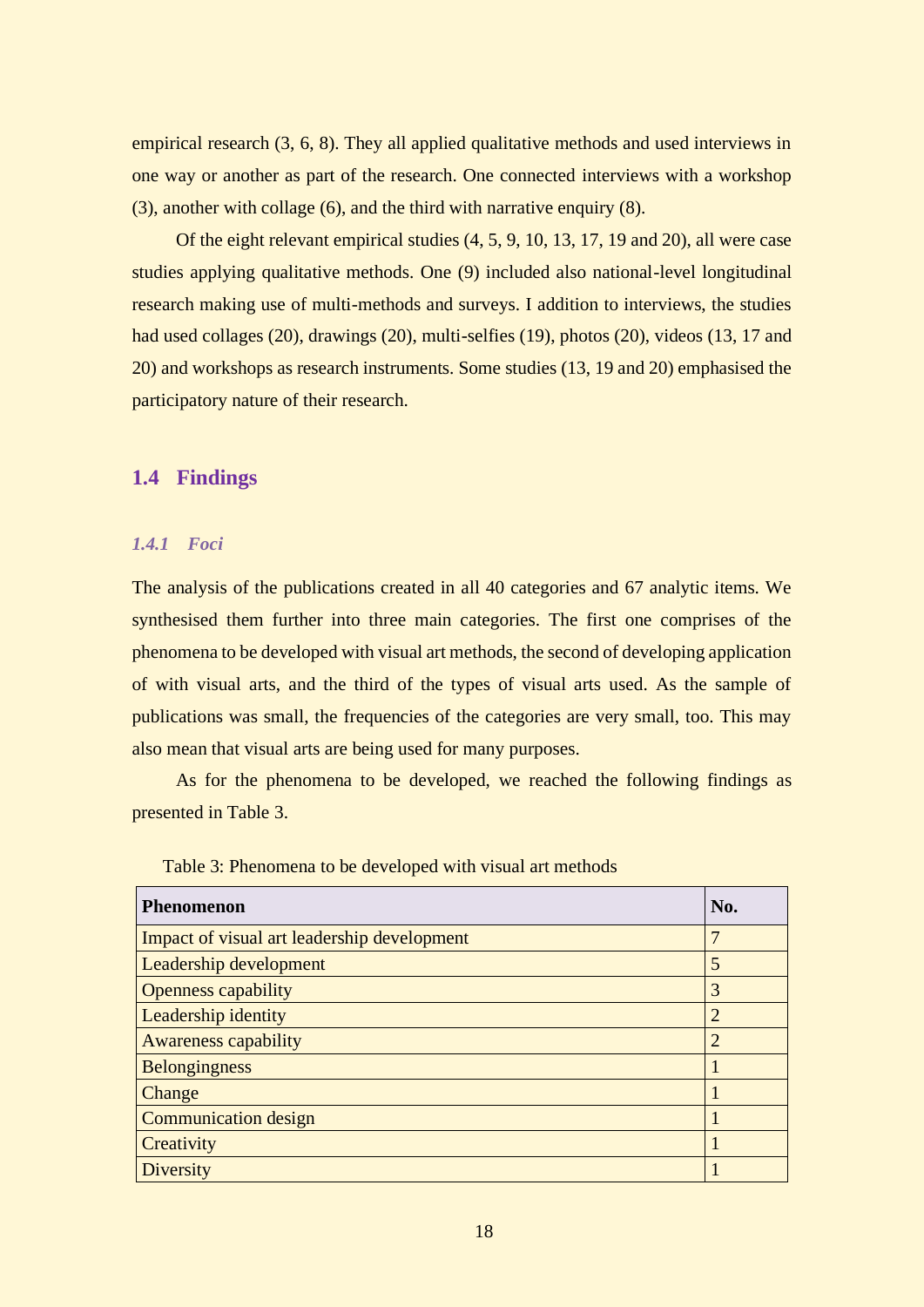| <b>Phenomenon</b> continued                                | No. |
|------------------------------------------------------------|-----|
| <b>Emotional intelligence</b>                              |     |
| <b>Emotions</b>                                            |     |
| Empathy                                                    |     |
| <b>Feedback orientation</b>                                |     |
| <b>Feminine</b> creation                                   |     |
| Impact of visual art leadership development                |     |
| Problem solving                                            |     |
| Relationship between place, experienced life and community |     |
| Stance-taking                                              |     |
| <b>Students' learning outcomes</b>                         |     |
| <b>Students' reflection skills</b>                         |     |
| <b>Teacher education</b>                                   |     |
| <b>Total</b>                                               | 36  |

<span id="page-18-0"></span>Table 4 - Summarises the categories for developing application of visual arts.

| Category                                         | No. |  |
|--------------------------------------------------|-----|--|
| Methods of applying visual arts for learning     |     |  |
| Concepts and language used with visual arts      |     |  |
| Gestalt approach in business management training |     |  |
| Unstructured narrative                           |     |  |
| Use of visual arts in curriculum                 |     |  |
| Use of visual arts in mass media                 |     |  |
| Visual art processes                             |     |  |
| <b>Total</b>                                     |     |  |

Finally, table 5 shows which types of visual arts were mentioned as foci in the publications.

<span id="page-18-1"></span>

| <b>Type of visual arts</b> | No.                         |
|----------------------------|-----------------------------|
| Collage                    |                             |
| Photo                      |                             |
| Drawing                    | 3                           |
| <b>Installation</b>        | $\mathcal{D}_{\mathcal{A}}$ |
| Selfie                     | $\mathcal{D}_{\cdot}$       |
| Video                      |                             |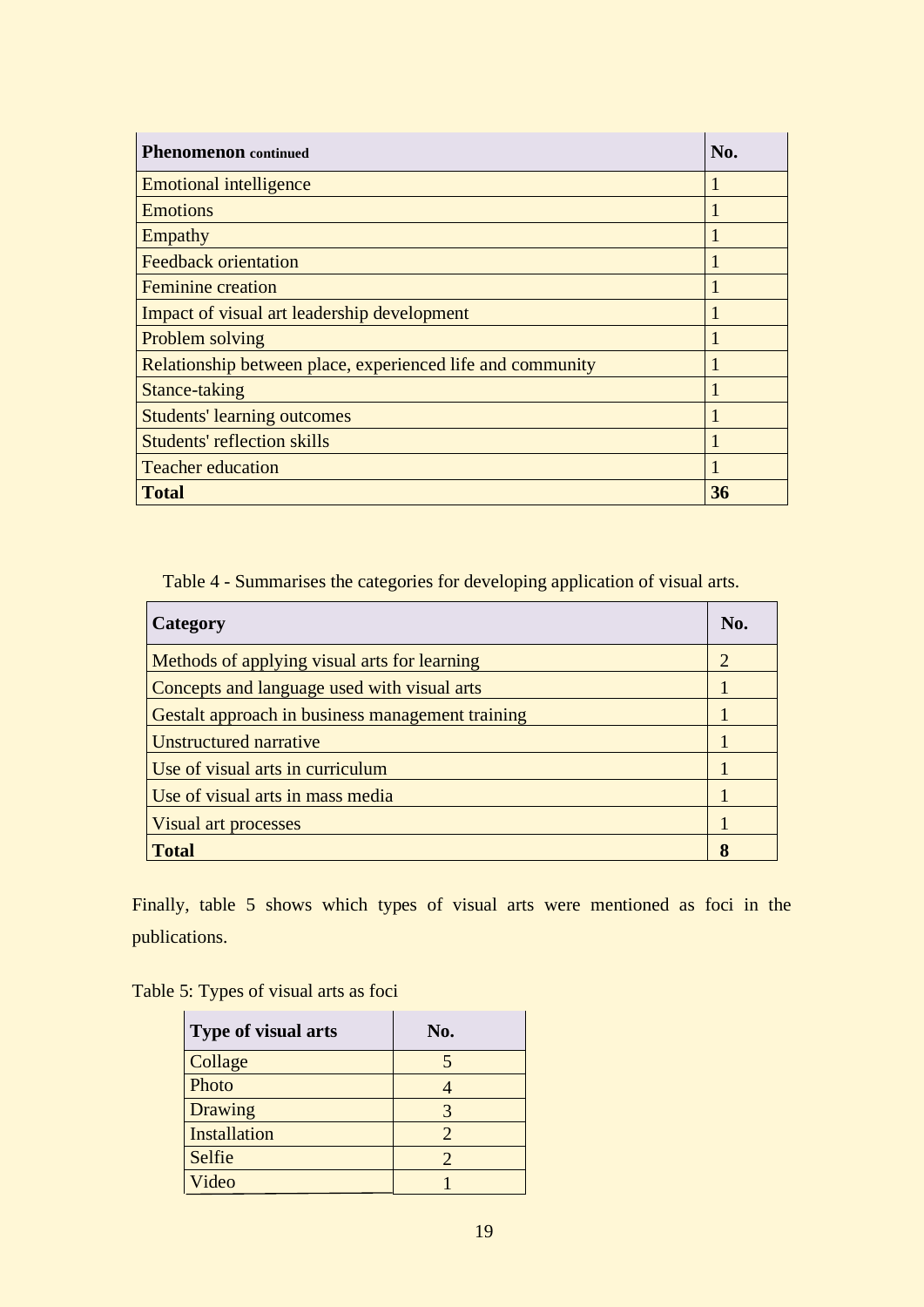| Type of visual arts cont. | No. |
|---------------------------|-----|
| Cartooning                |     |
| Film                      |     |
| <b>Mask</b>               |     |
| Sculpture                 |     |
| Social media              |     |
| <b>Total</b>              | 23  |

#### <span id="page-19-0"></span>*1.4.2 Processes*

The analysis of the publications created in all 40 categories and 134 analytic items. We synthesised them further into three main categories. The first one comprises of our general notions about the processes of applying visual arts for leadership development. Typically, authors (15) described the processes to consist of various phases, stages or steps. Some publications presented process models derived from corresponding previous efforts, while others outlined process models constructed as results of their own efforts.

A few authors (4) emphasised the importance of art methods as catalysts or stimuli for the processes. One, however, criticised this conception stressing that art methods have much more to offer. Commonly, art methods were described as alternative and new methods for traditional development approaches (7) and ways to analyse (7). One publication warned participants of the demanding nature of art methods, and two stressed selecting art methods like collage to avoid participants' need to possess advanced artistic capabilities.

Table 6 presents the identified phases, stages and steps of processes. They may concern either the organisers or the participants, or both. Distinguishing between the three scopes was both challenging and leading to confusing results. Hence, we included them in the table as mere titles for the various parts of the processes. What appears to depict the processes from the perspective of their parts, in addition to the processes consisting of several phases, is that applying art methods for leadership development is of participatory nature and can both include and be used for a multitude of purposes.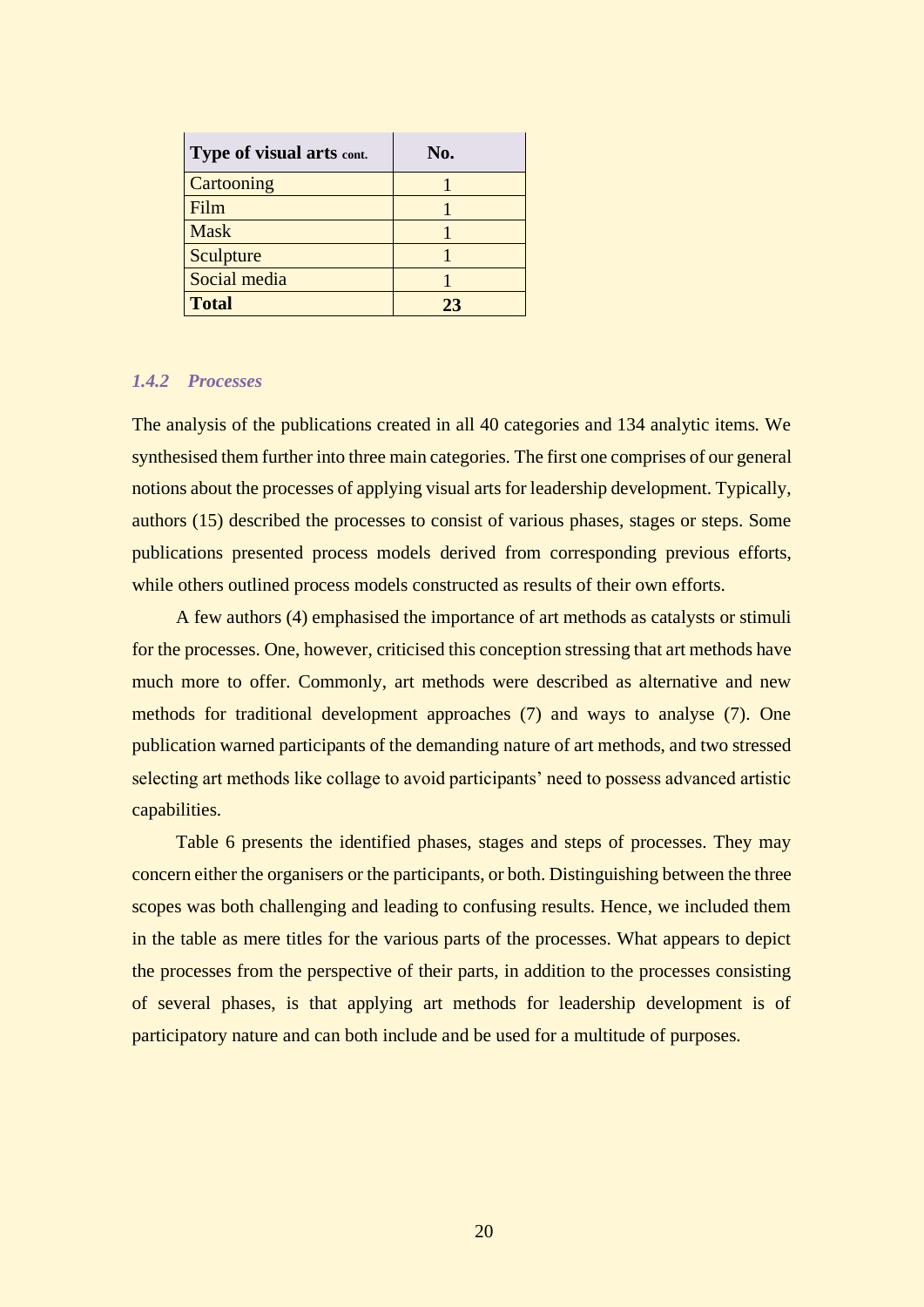| Phase, stage or step            | No.            |
|---------------------------------|----------------|
| Reflection                      | 8              |
| Analysis, evaluation            | $\overline{7}$ |
| <b>Engaging with process</b>    | $\overline{7}$ |
| <b>Sharing</b>                  | 6              |
| <b>Exploration with stimuli</b> | 6              |
| <b>Gathering material</b>       | 5              |
| <b>Engagement with arts</b>     | 5              |
| Coaching                        | 3              |
| <b>Creation of art</b>          | $\overline{3}$ |
| <b>Facilitating process</b>     | $\overline{3}$ |
| Guidance                        | 3              |
| <b>Selecting material</b>       | 3              |
| Planning                        | $\overline{2}$ |
| <b>Synthesising findings</b>    | $\overline{2}$ |
| <b>Observation of process</b>   | $\overline{2}$ |
| Justifying with arts            | $\overline{2}$ |
| Providing platform, zone        | $\overline{2}$ |
| <b>Governance of process</b>    | 1              |
| Definition of problem           | 1              |
| <b>Finding solution</b>         | 1              |
| <b>Providing (pre-)lecture</b>  | 1              |
| Walk                            | 1              |
| <b>Total</b>                    | 74             |

<span id="page-20-0"></span>Table 6: Phases, stages and steps of processes

<span id="page-20-1"></span>The third, and last, category that we established for our analysis of processes focused on what kind of products were described as outcomes of the processes. These include both pieces of visual arts and leadership development outcomes strived for in the processes.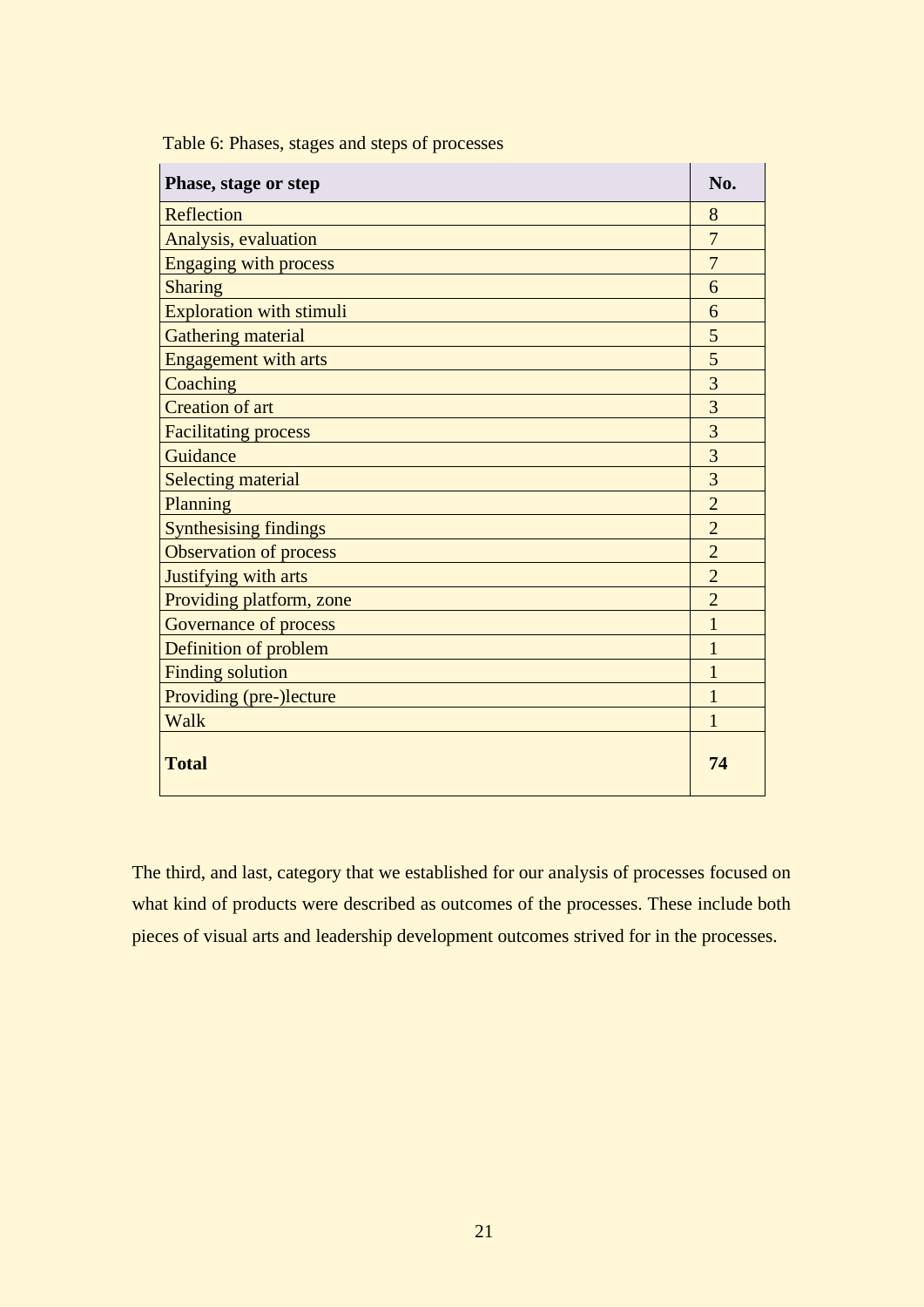## Table 7: Products of processes

| <b>Product</b>              | No.            |
|-----------------------------|----------------|
| <b>Metaphors</b>            | 6              |
| Arts capabilities           | 4              |
| <b>Drawing</b>              | $\overline{2}$ |
| Innovation                  | $\overline{2}$ |
| <b>Drawing</b>              | $\overline{2}$ |
| Collage                     | 1              |
| Gestalt                     | 1              |
| Personalised map            | 1              |
| Use of arts to make a point | 1              |
| Video                       | 1              |
| <b>Total</b>                | 21             |

# <span id="page-21-0"></span>*1.4.3 Outcomes*

The analysis of the publications created in all 49 categories and 222 analytic items. We synthesised them further into four main categories. The first one of the main categories comprises of identified outcomes of developing participants' leadership competences applying visual art methods. It consists of 13 categories and 98 analytical items as presented in Table 8.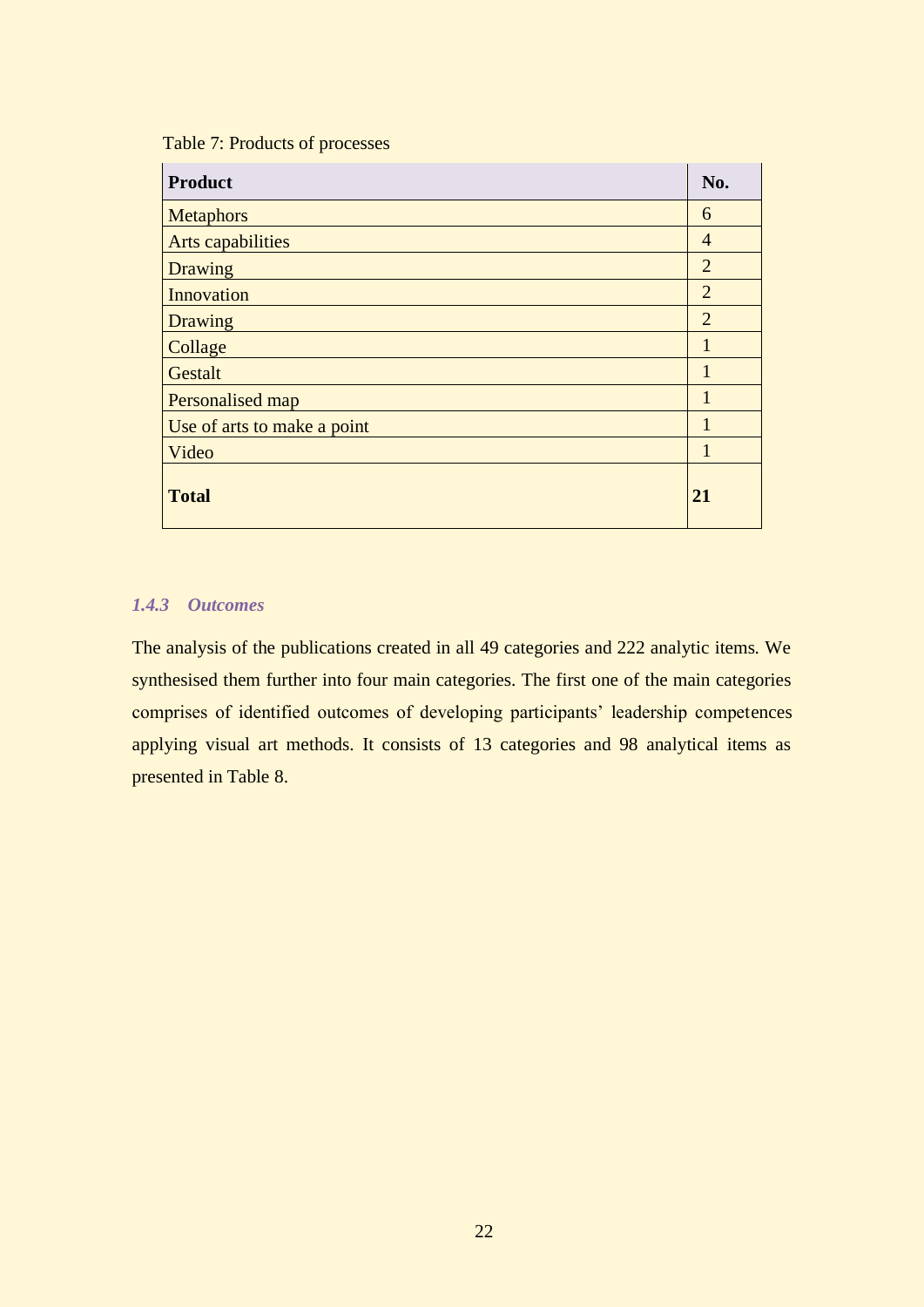<span id="page-22-0"></span>

| Participants' leadership competences as outcomes | No. |
|--------------------------------------------------|-----|
| <b>Better awareness</b>                          | 15  |
| Individual development                           | 14  |
| New solutions and perspectives                   | 14  |
| Self-reflection skills                           | 11  |
| Identity development                             | 10  |
| New skills and practices                         | 8   |
| Visual art based judgement                       | 7   |
| <b>Realising full potential</b>                  | 6   |
| Artistic capabilities                            | 6   |
| Organisational development                       | 3   |
| Managing change                                  | 3   |
| Lasting impact                                   |     |
| <b>Total</b>                                     | 98  |

Table 8: Participants' leadership competences as outcomes

The second main category focuses on the methods and methodological aspects applied and/or established as part of the efforts described in the reviewed publications. This main category includes 11 categories and 41 analytical items as shown in Table 9.

#### <span id="page-22-1"></span>Table 9: Methods as outcomes

| <b>Methods as outcomes</b>                                           | No.           |
|----------------------------------------------------------------------|---------------|
| Integration and bridging                                             |               |
| Socio-cultural praxis                                                |               |
| Multi-artistic scope                                                 | 6             |
| Experimentation                                                      | 5             |
| Restructuring development/learning                                   |               |
| <b>Restructuring research</b>                                        | 3             |
| Visual art methods have become more common in leadership development | 3             |
| Space for developing/learning                                        | 2             |
| Context-driven interpretation                                        | $\mathcal{D}$ |
| <b>Outlet for emotions</b>                                           |               |
| Time for developing/learning                                         |               |
| <b>Total</b>                                                         | 41            |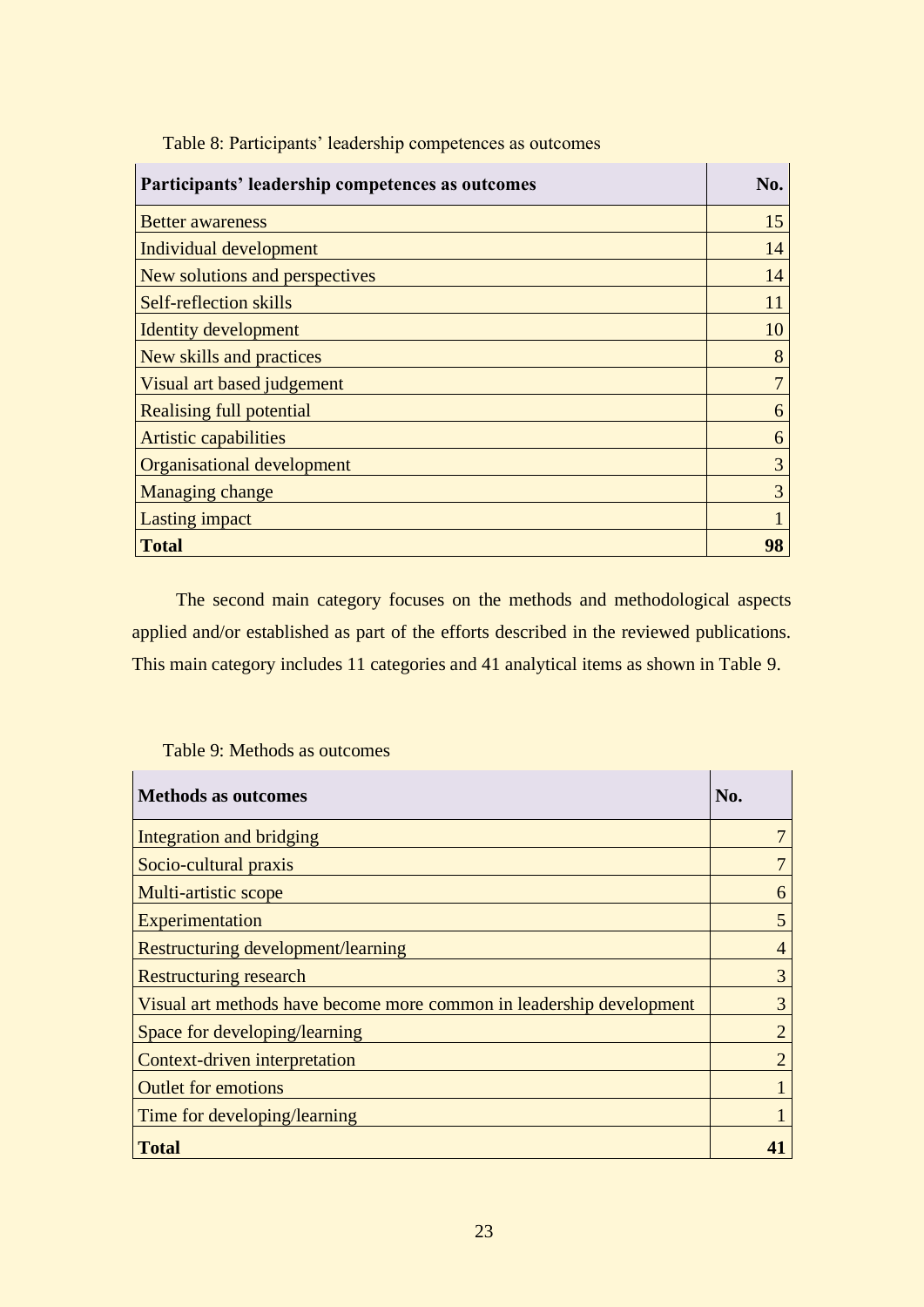The third main category captures our findings on the characteristics of visual art methods in leadership development, as described in the reviewed publications. This main category has 18 sub-categories and in all 73 analytical items. Common to the various kinds of characteristics is that visual art methods appear to constitute an alternative approach to conventional ones, meet several of the challenges in the complex and dynamic operational environments, and are able to provide positive learning outcomes.

<span id="page-23-0"></span>Table 10: Characteristics of visual arts methods

| <b>Characteristics of visual art methods</b>                            | No.            |
|-------------------------------------------------------------------------|----------------|
| Self-reflection                                                         | 11             |
| Visual art methods are a powerful tool                                  | 10             |
| Visual art based judgement                                              | 7              |
| Visual art methods support simplifying complexity                       | 6              |
| Visual art methods support constructing the big picture                 | 5              |
| Visual art methods support going deeper and being more authentic        | 5              |
| Visual art methods support sense-making                                 | 5              |
| Visual art methods enhance reflexivity and repertoire in organisational |                |
| phenomena in leadership development                                     | $\overline{4}$ |
| Visual art methods support collective thinking: from me to us           | $\overline{4}$ |
| Visual art methods create high engagement                               | $\overline{3}$ |
| Conventional methods dehumanise                                         | $\overline{2}$ |
| Conventional methods are focused on instrumental learning objectives    | 2              |
| Visual art methods enhance contextual thinking like leader-follower     |                |
| relationship                                                            | $\overline{2}$ |
| Visual art methods enhance double-loop thinking                         | $\overline{2}$ |
| Visual art methods support synthesising                                 | $\overline{2}$ |
| Visual art methods are more personalising than conventional             |                |
| Visual art methods have more impact than conventional methods           |                |
| Diversity in applying visual art methods                                |                |
| <b>Total</b>                                                            | 73             |

The fourth and last main category looks at outcomes as products, as indicated in Table 11. Similar to the corresponding perspective in chapter 4.3. on processes, products include both pieces of visual arts and leadership development outcomes.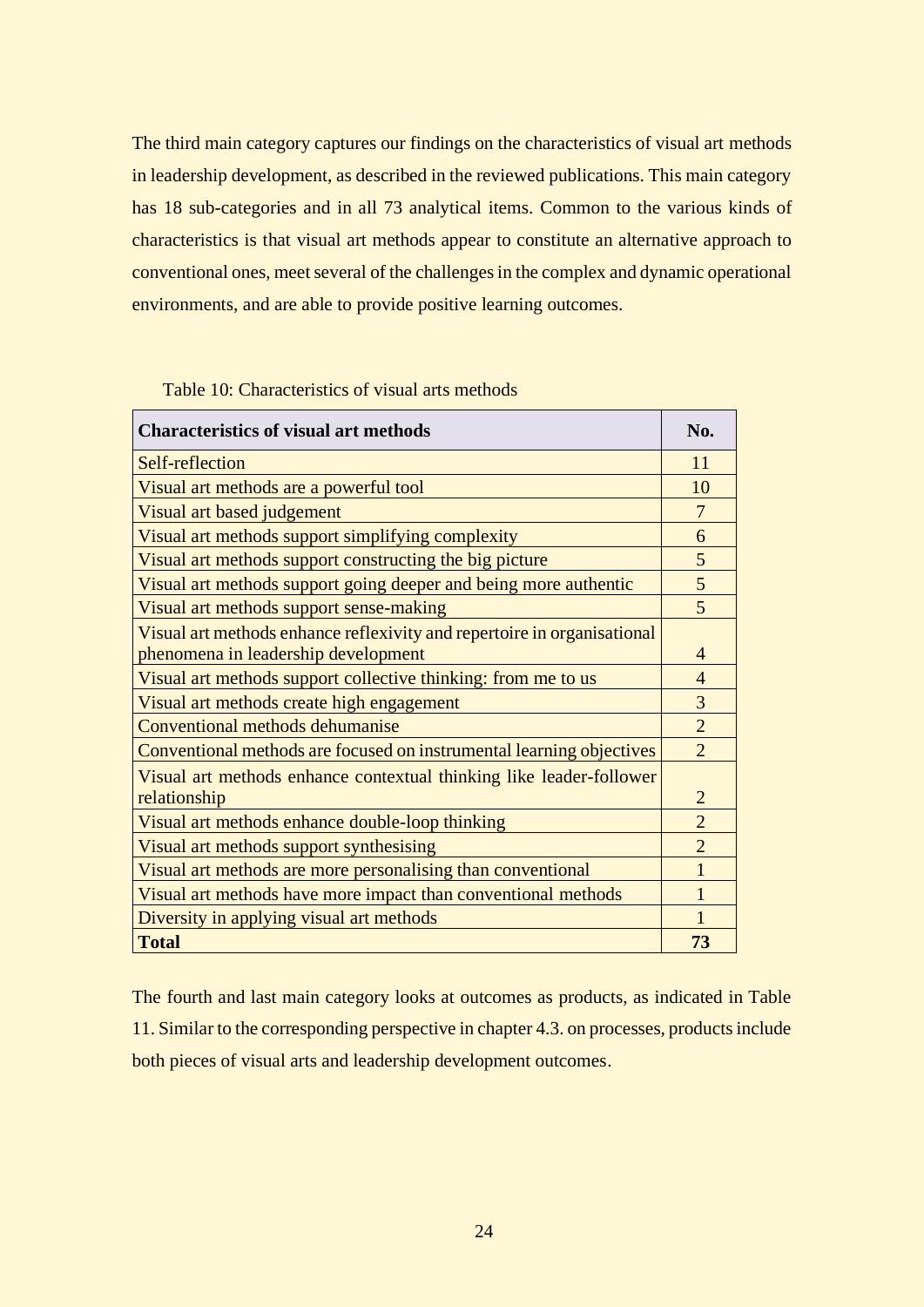#### Table 11: Outcomes as products

<span id="page-24-1"></span>

| <b>Outcomes as products</b> | No.            |
|-----------------------------|----------------|
| <b>Discoveries</b>          | 7              |
| Collage                     | 5              |
| Photo                       | 4              |
| <b>Drawing</b>              | 3              |
| Video                       | $\overline{2}$ |
| <b>Installation</b>         | $\overline{2}$ |
| Film                        |                |
| Gestalt                     |                |
| Sculpture                   |                |
| <b>Total</b>                | 26             |

## <span id="page-24-0"></span>*1.4.4 Evidence of impact*

The analysis of the publications created in all 16 categories and 30 analytic items. We synthesised them further into three main categories. The first main category (Table 12) presents the sources for described in the publications. In all, four types of sources were mentioned, and eight analytical items were identified. Of course, all the 21 reviewed publications included evidence of impact in one way or another. What we captured here is what the publications specifically mentioned as their sources, excluding the numerous references.

#### <span id="page-24-2"></span>Table 12: Sources of evidence

| <b>Sources of evidence</b>                                   | No. |
|--------------------------------------------------------------|-----|
| <b>Based on research</b>                                     |     |
| Students tell                                                |     |
| Own experiences                                              |     |
| A thousand arts-based and embodied method articles 1977-2013 |     |
| (including visual arts)                                      |     |
| Fotal                                                        |     |

The second main category focused on the types of evidence the authors presented as one for the impact of visual arts on leadership development. We identified seven different kind of types, and in total 11 analytical items.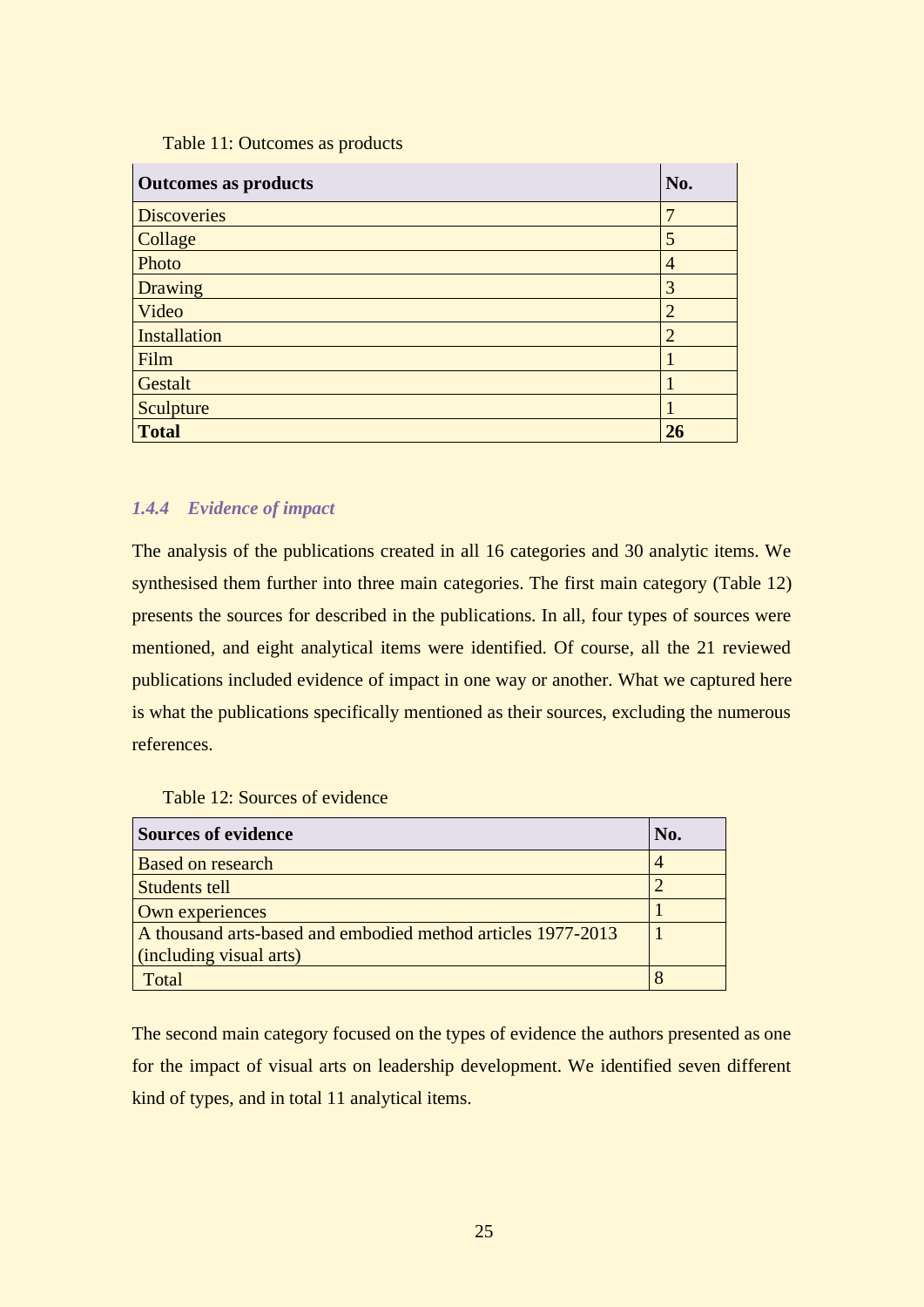Table 13: Types of evidence

<span id="page-25-1"></span>

| <b>Types of evidence</b>                                        | No. |
|-----------------------------------------------------------------|-----|
| <b>Identified patterns</b>                                      | 2   |
| Identified commonalities                                        | 2   |
| <b>Identified differences</b>                                   | 2   |
| Similar results elsewhere                                       |     |
| Diversity in results                                            |     |
| Visual art methods have more impact than conventional ones      | 2   |
| Visual art methods have become common in leadership development |     |
| <b>Total</b>                                                    |     |

Finally, the third main category collected various leadership competences that the reviewed publications described as ones with evidence of being developed with visual art methods. They constituted five sub-categories and 11 analytical items in all.

<span id="page-25-2"></span>Table 14: Leadership development impacts with evidence

| Leadership development impacts with evidence                                                                   | No.            |
|----------------------------------------------------------------------------------------------------------------|----------------|
| Visual art methods develop awareness                                                                           | 3              |
| Visual art methods enhance reflexivity and repertoire in organisational<br>phenomena in leadership development | $\overline{2}$ |
| Visual art methods enhance contextual thinking like leader-follower<br>relationship                            | 2              |
| Visual art methods enhance double-loop thinking                                                                | 2              |
| Visual art methods support synthesising                                                                        | $\overline{2}$ |
| <b>Total</b>                                                                                                   | 11             |

# <span id="page-25-0"></span>*1.4.5 Future research*

The search for suggestions for further research on applying visual art methods for leadership development brought us with fewer data than we had anticipated. Sixteen of the reviewed publications did not raise the issue of the need of future research. Hence, the eight suggestions representing both the sub-categories and analytical items were identified in five publications, as presented in Table 15.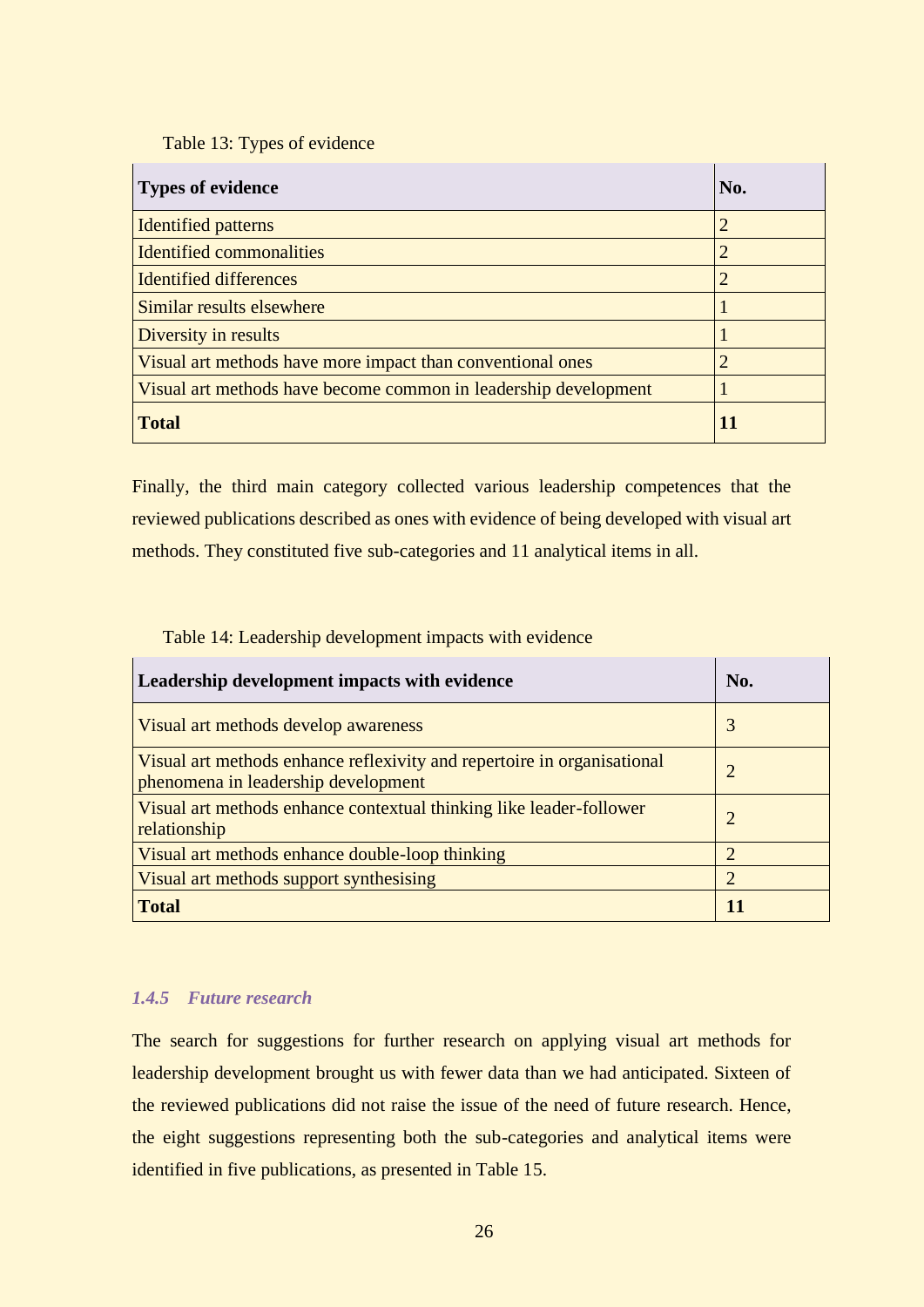<span id="page-26-1"></span>Table 15: Suggestions for further research

| <b>Suggestions for further research</b>                                                 | No. |
|-----------------------------------------------------------------------------------------|-----|
| Restructuring leadership development with visual art methods                            |     |
| Providing more practical examples of visual art method applications                     |     |
| Providing information to understand the use of visual arts better                       |     |
| Providing information on the use of visual art methods in organisational<br>development |     |
| Need for large-scale research                                                           |     |
| Need for follow-up research                                                             |     |
| Studying application of different kind of and combinations of arts                      |     |
| Capturing participants' experiences                                                     |     |
| <b>Total</b>                                                                            | 8   |

## <span id="page-26-0"></span>*1.4.6 Implications for leadership development*

The analysis of the publications created in all 44 categories and 143 analytic items. We synthesised them further into six main categories. One of these included the five publications that did not suggest any implications for leadership development, and another what applying visual art methods in leadership development does not offer: success. To the question where one can use visual art methods in leadership development, we obtained seven categories with 17 analytical items as presented in Table 16.

<span id="page-26-2"></span>Table 16: Where can visual art methods be used in leadership development?

| Visual art methods can be used in leadership development in          | No. |
|----------------------------------------------------------------------|-----|
| Human Resource programmes                                            |     |
| Team building                                                        | 3   |
| Problem solving                                                      |     |
| <b>Strategy work</b>                                                 |     |
| <b>Working with data</b>                                             |     |
| Curriculum work                                                      |     |
| Visual art methods have become more common in leadership development |     |
| <b>Total</b>                                                         | 17  |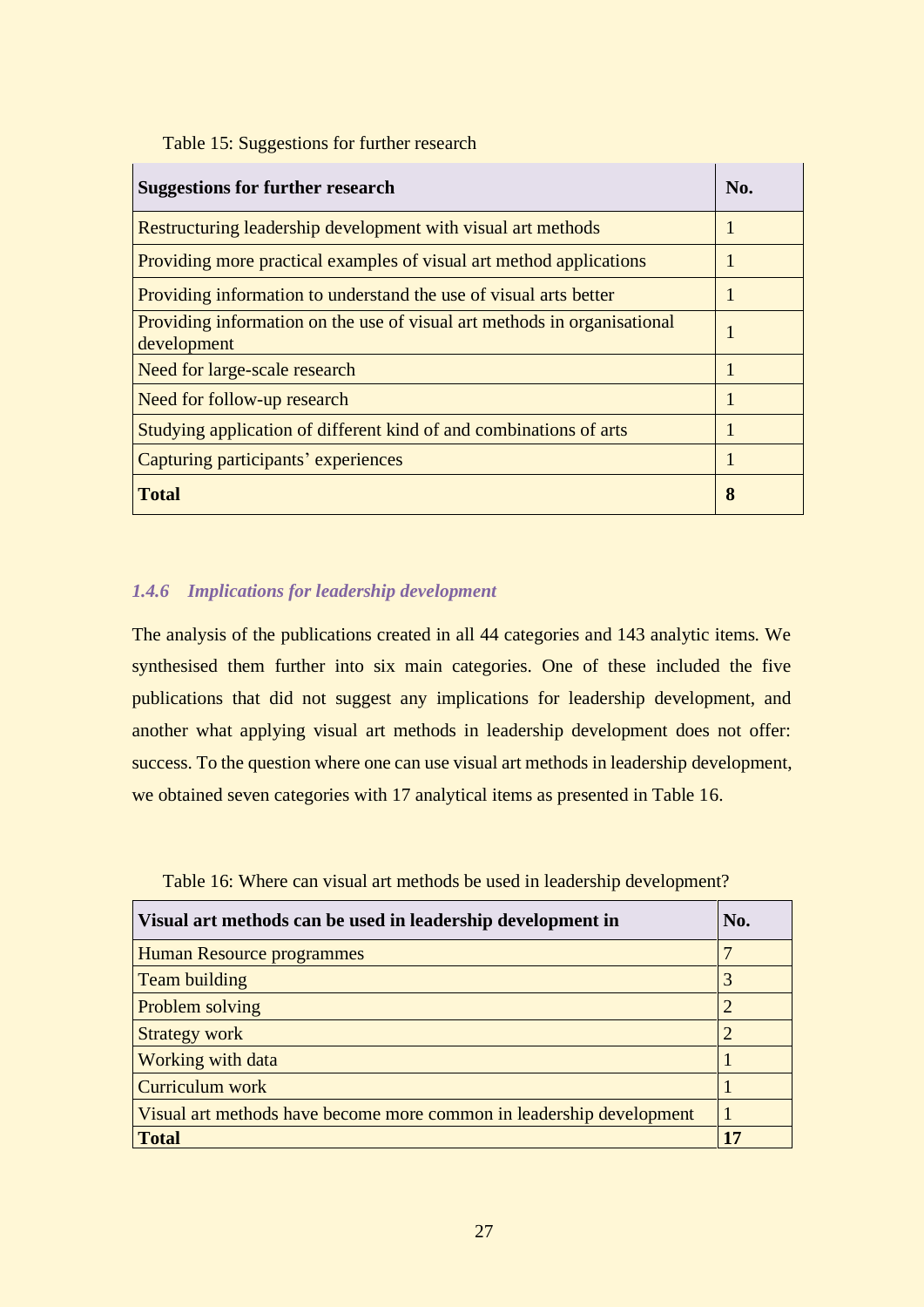The second phase of analysis on implications for leadership development answered the question what applying visual art methods in leadership development provides. As answers, we identified 22 categories including in all 85 analytical items as presented in Table 17.

| Application of visual art methods in leadership development provides                                           | No.            |
|----------------------------------------------------------------------------------------------------------------|----------------|
| New perspectives and solutions                                                                                 | 10             |
| New practices and skills                                                                                       | 9              |
| Self-reflection                                                                                                | 9              |
| Enhancement                                                                                                    | 8              |
| <b>Exploration with stimuli</b>                                                                                | 6              |
| <b>Justification with arts</b>                                                                                 | 5              |
| Engagement with art                                                                                            | $\overline{4}$ |
| Method to restructure development                                                                              | $\overline{4}$ |
| Stimulation                                                                                                    | 3              |
| Autonomy and personalisation                                                                                   | 3              |
| Visual art methods enhance reflexivity and repertoire in organisational<br>phenomena in leadership development | 3              |
| Visual art methods enhance contextual thinking like leader-follower<br>relationship                            | 3              |
| Visual art methods support synthesising                                                                        | 3              |
| Visual art methods connect doing and making in leadership development                                          | 3              |
| Safe outlet                                                                                                    | $\overline{2}$ |
| More impact than conventional methods                                                                          | $\overline{2}$ |
| Visual art methods enhance double-loop thinking                                                                | $\overline{2}$ |
| Visual art methods support development of creativity                                                           | $\overline{2}$ |
| Method to simplify complexity                                                                                  |                |
| Discomfort as a new method                                                                                     |                |
| Empathy                                                                                                        | 1              |
| Empowerment                                                                                                    | 1              |
| <b>Total</b>                                                                                                   | 85             |

<span id="page-27-0"></span>Table 17: What does applying visual art methods in leadership development enable?

The third round of analysis brought us answers to what one can achieve by applying visual art methods in leadership development. In, we obtained four categories with 24 analytical items as shown in Table 18.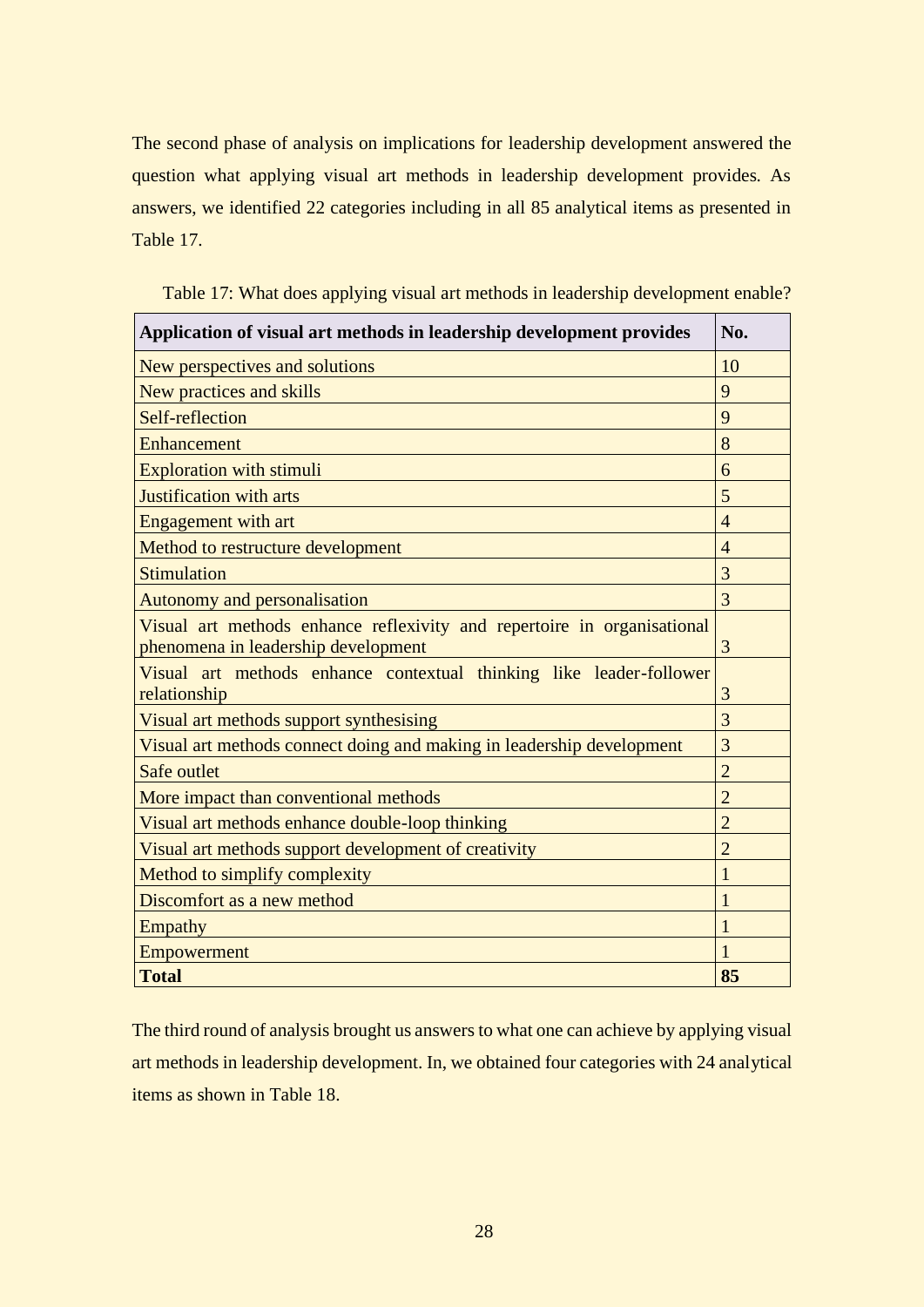Table 18: Benefits of using visual art methods

<span id="page-28-1"></span>

| Applying visual art methods in leadership development enhances | No. |
|----------------------------------------------------------------|-----|
| <b>Better awareness</b>                                        |     |
| Ability to see the big picture                                 |     |
| Reaching full potential                                        |     |
| Capability to message with visual images                       |     |
| <b>Total</b>                                                   | 24  |

Unlike in all other main categories, the last main category provided us with analytical items that we considered not answer any particular question or rather to several. We grouped these into miscellaneous notions. They consist of 8 categories and 11 analytical items.

<span id="page-28-2"></span>Table 19: Miscellaneous ideas

| <b>Miscellaneous ideas</b>                                      | No. |
|-----------------------------------------------------------------|-----|
| Conventional methods dehumanise                                 | 3   |
| Conventional methods focus on instrumental learning             |     |
| Change starts with students themselves                          |     |
| Learning includes change                                        |     |
| People dislike change                                           |     |
| Leaders need technical, emotional and creative skills           |     |
| One has to attend visual art training rested                    |     |
| Learning with visual art methods not easily described to others |     |
| <b>Total</b>                                                    | 11  |

# <span id="page-28-0"></span>*1.4.7 Concluding remarks*

Our search for research of visual arts for developing leadership provided, if not ample, some valuable data. The data included an interesting picture of the purposes of visual arts and how visual arts are used. We could also find information about visual arts providing scopes and benefits that traditional methods do not appear to reach. Hence, we recommend experimenting, applying and developing visual art methods for leadership education and development. In addition, we express the need for further research on the practice of all aspects of using visual arts for leadership development.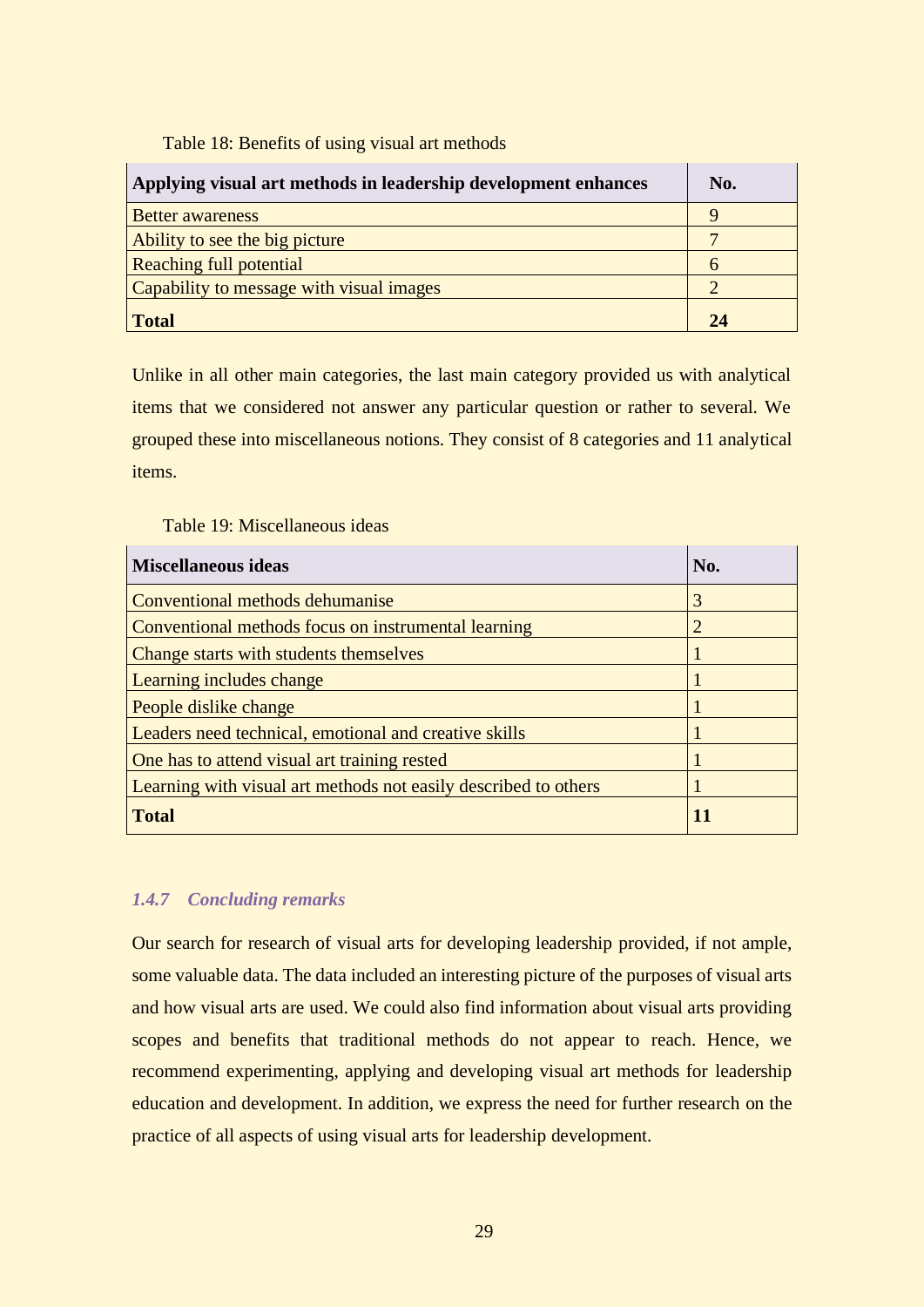# <span id="page-29-0"></span>*1.4.8 List of reviewed publications*

- 1. Biehl‐Missal, B. (2015). "I Write Like a Painter": Feminine Creation with Arts-Based Methods in Organizational Research. *Gender, Work & Organization*, *22*(2), 179–196. Retrieved from<http://10.0.4.87/gwao.12055>
- 2. Brenner, M. Y. (2014). Incorporate Arts-Based Learning in Leadership Development. *TD: Talent Development*, *68*(11), 76–77. Retrieved from [http://search.ebscohost.com/login.aspx?direct=true&db=bsh&AN=99858446&lo](http://search.ebscohost.com/login.aspx?direct=true&db=bsh&AN=99858446&login.asp&site=ehost-live) [gin.asp&site=ehost-live](http://search.ebscohost.com/login.aspx?direct=true&db=bsh&AN=99858446&login.asp&site=ehost-live)
- 3. Brenner, M. Y. (2010). *Arts-Based Learning and Leadership Development: A Case Study*. *ProQuest Dissertations and Theses*. Teachers College, Columbia University, Ann Arbor. Retrieved from <https://search.proquest.com/docview/816838065?accountid=11774>
- 4. Chilton, G., & Scotti, V. (2014). Snipping, gluing, writing: The properties of collage as an arts-based research practice in art therapy. *Art Therapy*, *31*(4), 163–171.<https://doi.org/10.1080/07421656.2015.963484>
- 5. Clarke, A., & Bautista, D. (2017). Critical Reflection and Arts-Based Action Research for the Educator Self. *Canadian Journal of Action Research*, *18*(1), 52–70. Retrieved from <https://search.proquest.com/docview/2009555491?accountid=11774>
- 6. Culshaw, S. (2019). The unspoken power of collage? Using an innovative artsbased research method to explore the experience of struggling as a teacher. *London Review of Education*, *17*(3), 268–283. [https://doi.org/http://dx.doi.org/10.18546/LRE.17.3.03](https://doi.org/http:/dx.doi.org/10.18546/LRE.17.3.03)
- 7. Eaves, S. (2014). From Art for Arts Sake to Art as Means of Knowing: A Rationale for Advancing Arts-Based Methods in Research, Practice and Pedagogy. *Electronic Journal of Business Research Methods*, *12*(2), 147–160. Retrieved from

[http://search.ebscohost.com/login.aspx?direct=true&db=bsh&AN=99308473&lo](http://search.ebscohost.com/login.aspx?direct=true&db=bsh&AN=99308473&login.asp&site=ehost-live) [gin.asp&site=ehost-live](http://search.ebscohost.com/login.aspx?direct=true&db=bsh&AN=99308473&login.asp&site=ehost-live)

- 8. Garavan, T. N., McGarry, A., Watson, S., D'Annunzio-Green, N., & O' Brien, F. (2015). The Impact of Arts-Based Leadership Development on Leader Mind-Set: A Field Experiment. *Advances in Developing Human Resources*, *17*(3), 391–407. Retrieved from<http://10.0.4.153/1523422315588358>
- 9. Grushka, K. (2010). Conceptualising Visual Learning as an Embodied and Performative Pedagogy for all Classrooms. *Encounters on Education*, *11*, 13–23. [https://doi.org/http://dx.doi.org/10.24908/eoe-ese-rse.v11i0.3167](https://doi.org/http:/dx.doi.org/10.24908/eoe-ese-rse.v11i0.3167)
- 10. Hiltunen, K., Sääskilahti, N., Vallius, A., Pöyhönen, S., Jäntti, S., & Saresma, T. (2020). Anchoring Belonging Through Material Practices in Participatory Arts-Based Research. *Forum: Qualitative Social Research*, *21*(2), 1–28. Retrieved from

[http://search.ebscohost.com/login.aspx?direct=true&db=bsh&AN=143887251&l](http://search.ebscohost.com/login.aspx?direct=true&db=bsh&AN=143887251&login.asp&site=ehost-live) [ogin.asp&site=ehost-live](http://search.ebscohost.com/login.aspx?direct=true&db=bsh&AN=143887251&login.asp&site=ehost-live)

11. Katz-Buonincontro, J. (2015). Decorative Integration or Relevant Learning? A Literature Review of Studio Arts-Based Management Education With Recommendations for Teaching and Research. *Journal of Management Education*, *39*(1), 81–115. Retrieved from<http://10.0.4.153/1052562914555192>